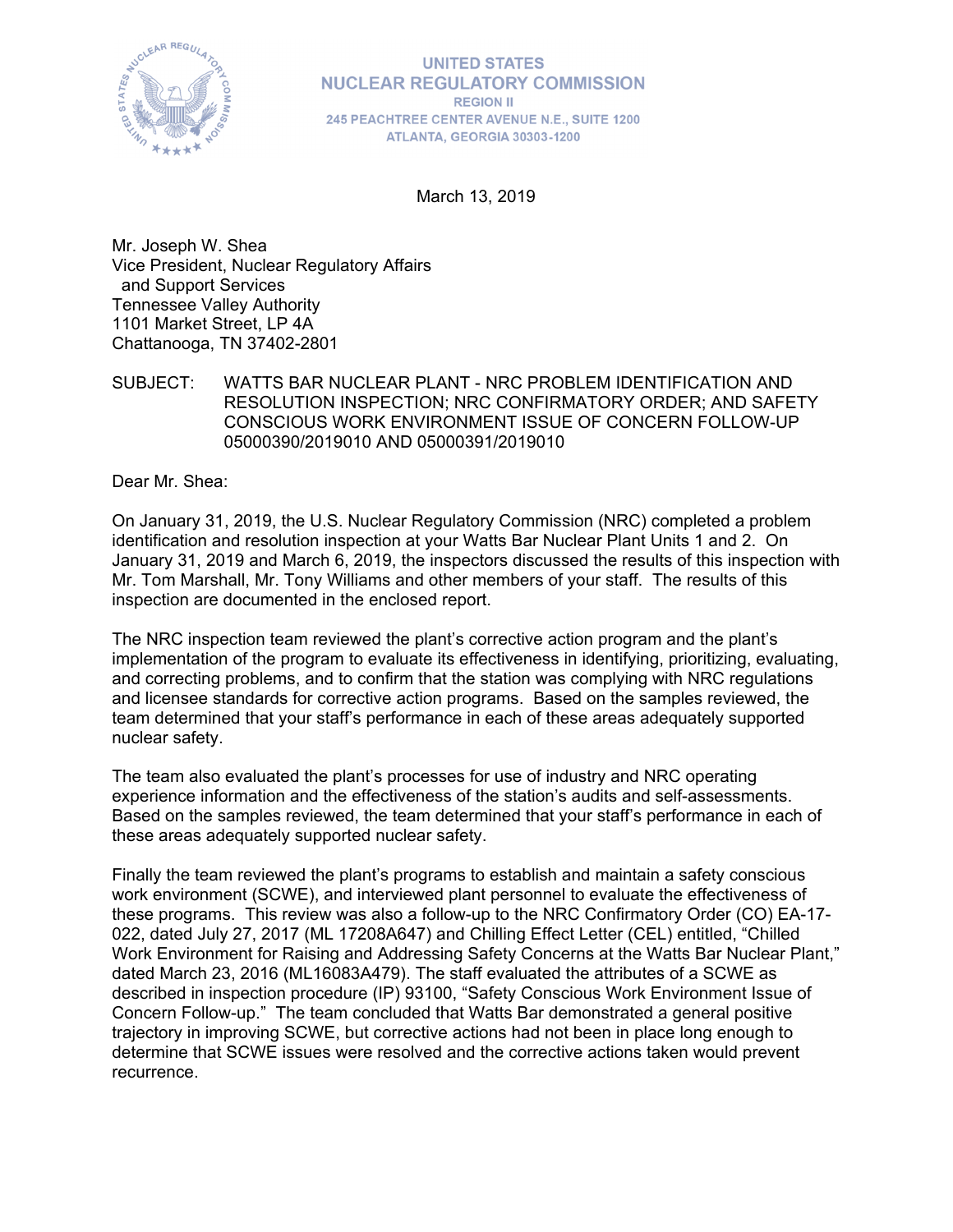NRC inspectors documented two findings of very low safety significance (Green) in this report. These findings involved violations of NRC requirements. Additionally, NRC inspectors documented one Severity Level IV violation with no associated finding. The NRC is treating this violation as non-cited violation (NCV) consistent with Section 2.3.2.a of the Enforcement Policy.

If you contest the violations or significance or severity of the violations documented in this inspection report, you should provide a response within 30 days of the date of this inspection report, with the basis for your denial, to the U.S. Nuclear Regulatory Commission, ATTN: Document Control Desk, Washington, DC 20555-0001; with copies to the Regional Administrator, Region II; the Director, Office of Enforcement; and the NRC resident inspector at Watts Bar.

If you disagree with a cross-cutting aspect assignment in this report, you should provide a response within 30 days of the date of this inspection report, with the basis for your disagreement, to the U.S. Nuclear Regulatory Commission, ATTN: Document Control Desk, Washington, DC 20555-0001; with copies to the Regional Administrator, Region II; and the NRC resident inspector at Watts Bar.

This letter, its enclosure, and your response (if any) will be made available for public inspection and copying at http://www.nrc.gov/reading-rm/adams.html and at the NRC Public Document Room in accordance with 10 CFR 2.390, "Public Inspections, Exemptions, Requests for Withholding."

Sincerely,

#### **/RA/**

Omar Lopez-Santiago, Chief, Reactor Projects Branch 5 Division of Reactor Projects

Docket Nos.: 05000390 and 05000391 License Nos.: NPF-90 and NPF-96

Enclosure: Inspection Report 05000390/2019010 and 05000391/2019010

cc Distribution via ListServ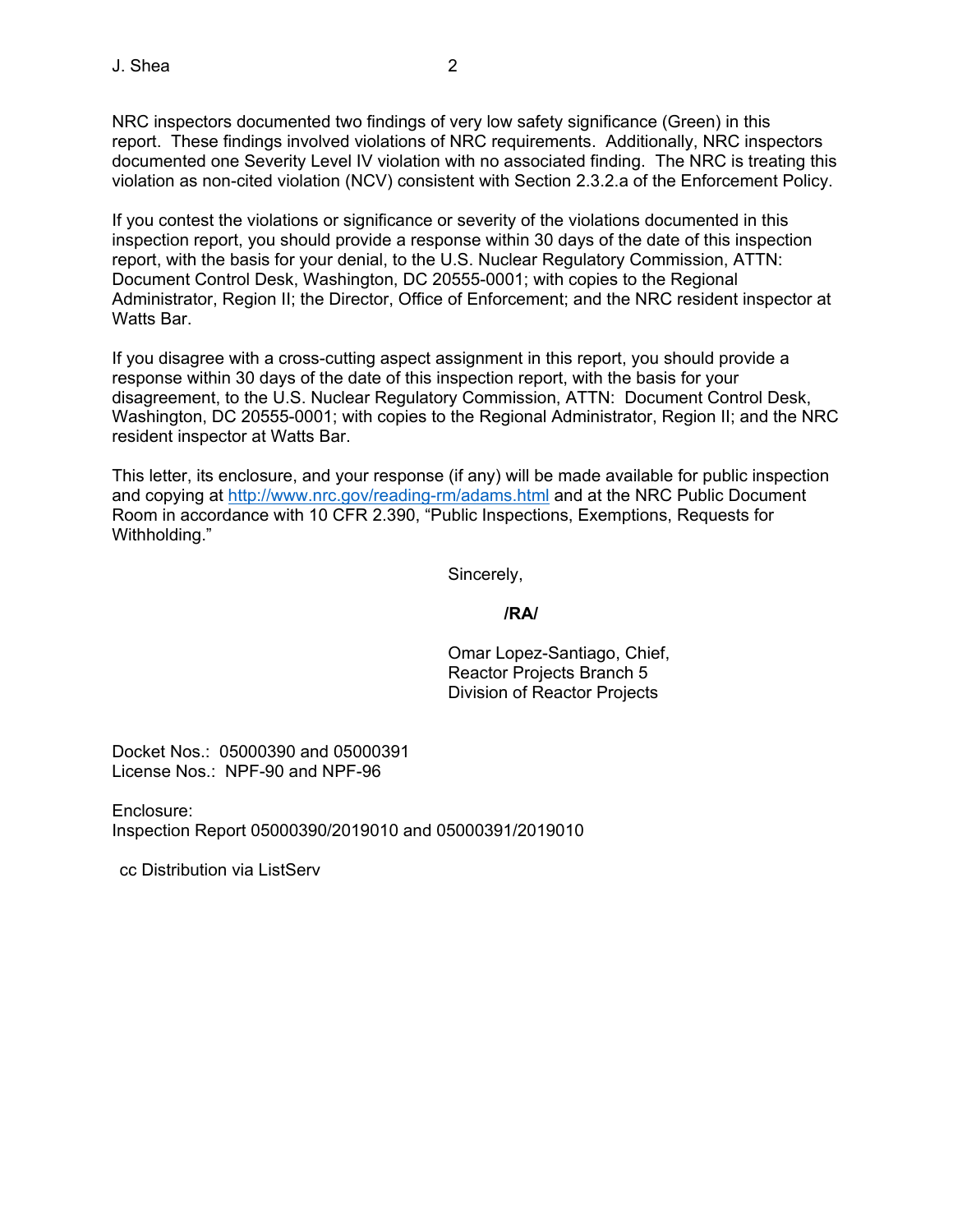Letter to Joseph Shea from Omar Lopez Santiago dated March 13, 2019.

SUBJECT: WATTS BAR NUCLEAR PLANT - NRC PROBLEM IDENTIFICATION AND RESOLUTION INSPECTION; NRC CONFIRMATORY ORDER; AND SAFETY CONSCIOUS WORK ENVIRONMENT ISSUE OF CONCERN FOLLOW-UP 05000390/2019010 AND 05000391/2019010

## **DISTRIBUTION**:

M. Kowal, RII S. Price, RII OE Mail RIDSNRRDIRS PUBLIC RidsNrrPMBrownsFerryResource ROPassessment Resource ROPreports Resource Institute of Nuclear Power Operations (INPO)

## **ADAMS Accession No. ML19072A067**

| <b>OFFICE</b> | RII:DRP  | RII:DRP           | RII:DRP        | RII:DRP        | <b>RII:DRP</b> | RII:DRP         | RII:DRP  |
|---------------|----------|-------------------|----------------|----------------|----------------|-----------------|----------|
| <b>NAME</b>   | SNinh    | MCrespo           | SMorrow        | <b>MThomas</b> | <b>JViera</b>  | <b>DHardage</b> | JSeat    |
| <b>DATE</b>   | 3/7/2019 | 3/7/2019          | 03/06/2019     | 03/01/2019     | 3/4/2019       | 3/6/2019        | 3/4/2019 |
| <b>OFFICE</b> | RII:DRP  | RII:DCO           | RII:DRP        |                |                |                 |          |
| <b>NAME</b>   | RTaylor  | <b>DTerryWard</b> | OLopezSantiago |                |                |                 |          |
| <b>DATE</b>   | 3/6/2019 | 03/04/2019        | 03/12/2019     |                |                |                 |          |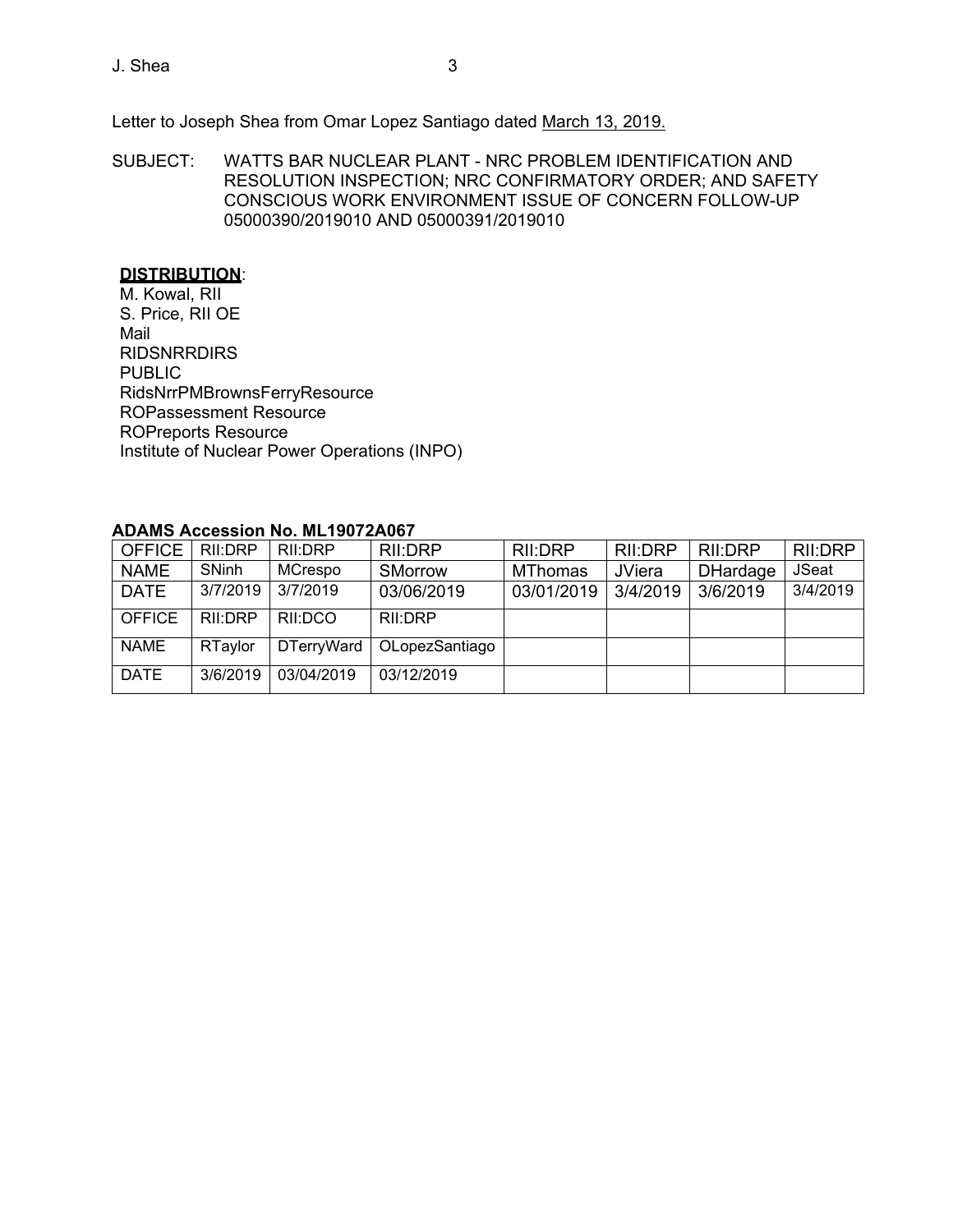## **OFFICIAL RECORD COPY**

## **U.S. NUCLEAR REGULATORY COMMISSION Inspection Report**

| Docket Number(s):                      | 05000390 and 05000391                                                                                                                                                                                                                                                                                                                               |
|----------------------------------------|-----------------------------------------------------------------------------------------------------------------------------------------------------------------------------------------------------------------------------------------------------------------------------------------------------------------------------------------------------|
| License Number(s):                     | NPF-90 and NPF-96                                                                                                                                                                                                                                                                                                                                   |
| Report Number(s):                      | 05000390/2019010 and 05000391/2019010                                                                                                                                                                                                                                                                                                               |
| Enterprise Identifier: I-2019-010-0019 |                                                                                                                                                                                                                                                                                                                                                     |
| Licensee:                              | <b>Tennessee Valley Authority</b>                                                                                                                                                                                                                                                                                                                   |
| Facility:                              | Watts Bar, Units 1 and 2                                                                                                                                                                                                                                                                                                                            |
| Location:                              | Spring City, TN 37381                                                                                                                                                                                                                                                                                                                               |
| <b>Inspection Dates:</b>               | January 14, 2019 to January 31, 2019                                                                                                                                                                                                                                                                                                                |
| Inspectors:                            | D. Hardage, Senior Resident Inspector<br>S. Morrow, Human Factors Engineer (Senior Safety Culture Assessor)<br>D. Seat, Project Engineer<br>R. Taylor, Senior Project Engineer<br>D. Terry-Ward, Construction Inspector<br>A. Thomas, Resident Inspector<br>J. Viera, Operations Engineer<br>A. DeFrancisco, Senior Safety Culture Assessor Trainee |
| Approved By:                           | Omar Lopez-Santiago, Chief,<br>Reactor Projects Branch 5<br>Division of Reactor Projects                                                                                                                                                                                                                                                            |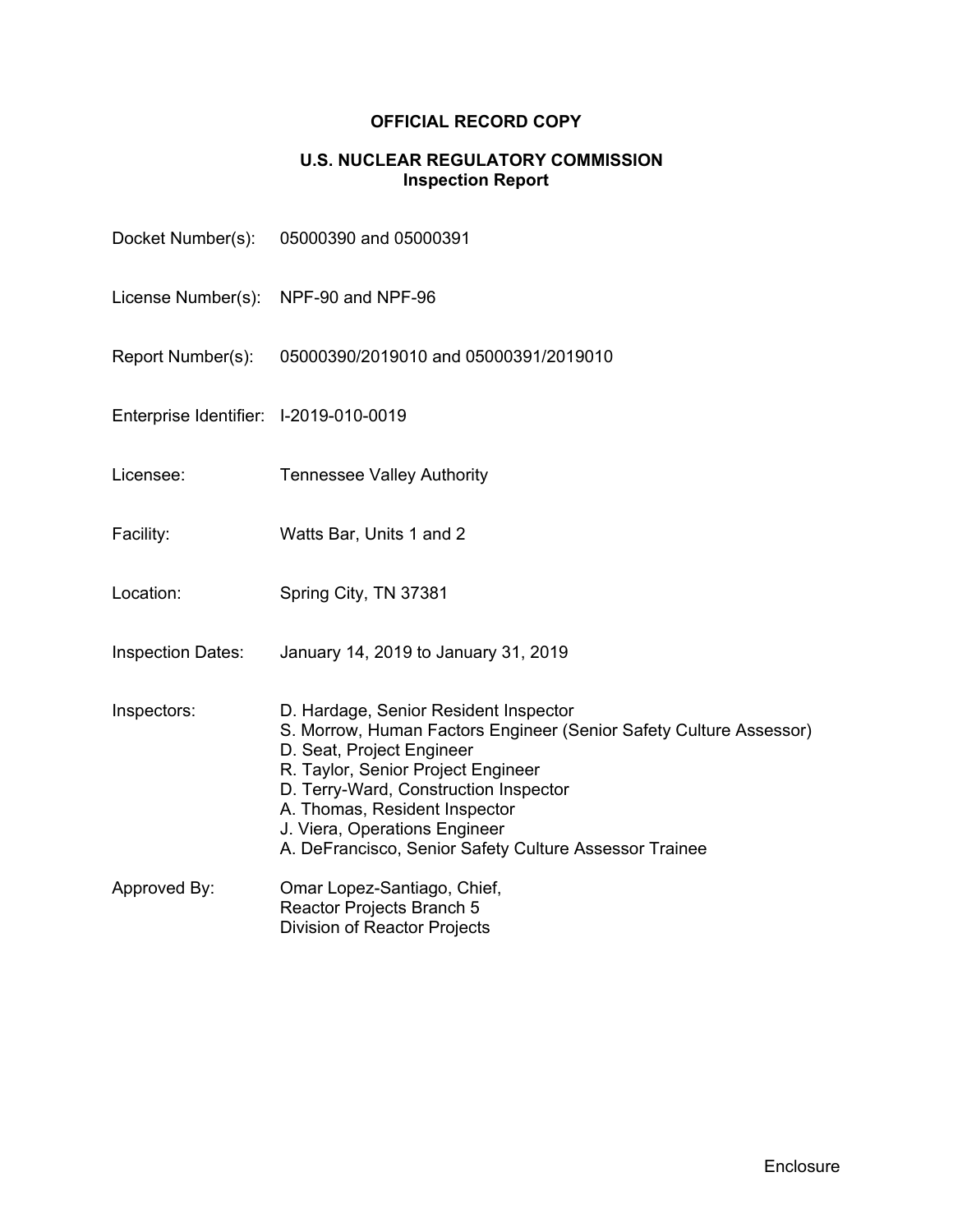## **SUMMARY**

The U.S. Nuclear Regulatory Commission (NRC) continued monitoring the licensee's performance by conducting the biennial inspection of the Problem Identification and Resolution Program at Watts Bar Units 1 and 2 in accordance with the Reactor Oversight Process. The Reactor Oversight Process is the NRC's program for overseeing the safe operation of commercial nuclear power reactors. Refer to

https://www.nrc.gov/reactors/operating/oversight.html for more information. Findings and violations being considered in the NRC's assessment are summarized in the table below.

## **List of Findings and Violations**

| Failure to Ensure the Auto Start Feature for the Standby Annulus Vacuum Fan Results in      |                                         |        |         |  |  |  |
|---------------------------------------------------------------------------------------------|-----------------------------------------|--------|---------|--|--|--|
|                                                                                             | Inoperability of Shield Building.       |        |         |  |  |  |
| Cornerstone                                                                                 | Significance<br>Cross-cutting<br>Report |        |         |  |  |  |
|                                                                                             |                                         | Aspect | Section |  |  |  |
| <b>Barrier</b>                                                                              | Green                                   | None   | 71152B  |  |  |  |
| Integrity                                                                                   | NCV 05000390, 391/2019-010-01           |        |         |  |  |  |
|                                                                                             | Open/Closed                             |        |         |  |  |  |
| A self-revealed, Green, NCV of 10 CFR Part 50, Appendix B, Criterion V, "Instructions,      |                                         |        |         |  |  |  |
| Procedures, and Drawings," was identified on May 11, 2018, when the licensee failed to      |                                         |        |         |  |  |  |
| provide procedural guidance to ensure the auto start feature for the standby annulus vacuum |                                         |        |         |  |  |  |
|                                                                                             | fan was enabled.                        |        |         |  |  |  |

| Failure to Implement Annunciator Response Procedure Results in Inoperability of              |                          |               |        |  |  |
|----------------------------------------------------------------------------------------------|--------------------------|---------------|--------|--|--|
| <b>Containment Purge Valves</b>                                                              |                          |               |        |  |  |
| Cornerstone                                                                                  | Significance             | Cross-cutting | Report |  |  |
|                                                                                              | Section<br>Aspect        |               |        |  |  |
| <b>Barrier</b>                                                                               | Green                    | $[H.13] -$    | 71152B |  |  |
| Integrity                                                                                    | NCV 05000391/2019-010-02 | Consistent    |        |  |  |
|                                                                                              | Open/Closed<br>Process   |               |        |  |  |
| A self-revealed, Green, NCV of Watts Bar Unit 2 Technical Specification 5.7.1, "Procedures," |                          |               |        |  |  |
| was identified on July 27, 2018, when the licensee did not implement procedures to verify a  |                          |               |        |  |  |
| main control room annunciator indicating a malfunction of a purge air exhaust radiation      |                          |               |        |  |  |

Failure to Adequately Implement Requirements of Confirmatory Order EA-17-022, Commitment V.1.b.3

monitor.

| Cornerstone | Significance                              | Cross-cutting | Report  |  |  |
|-------------|-------------------------------------------|---------------|---------|--|--|
|             |                                           | Aspect        | Section |  |  |
| <b>Not</b>  | Severity Level IV NCV 05000390, 391/2019- | <b>Not</b>    | 92702   |  |  |
| Applicable  | 010-03                                    | Applicable    |         |  |  |
|             | Open                                      |               |         |  |  |

The inspectors identified a Severity Level IV NCV for the licensee's failure to adequately implement requirements of Confirmatory Order EA-17-022, commitment V.1.b.3. Specifically, the licensee failed to ensure that new supervisory employees completed safety conscious work environment (SCWE) training within three months of their hire or promotion effective date.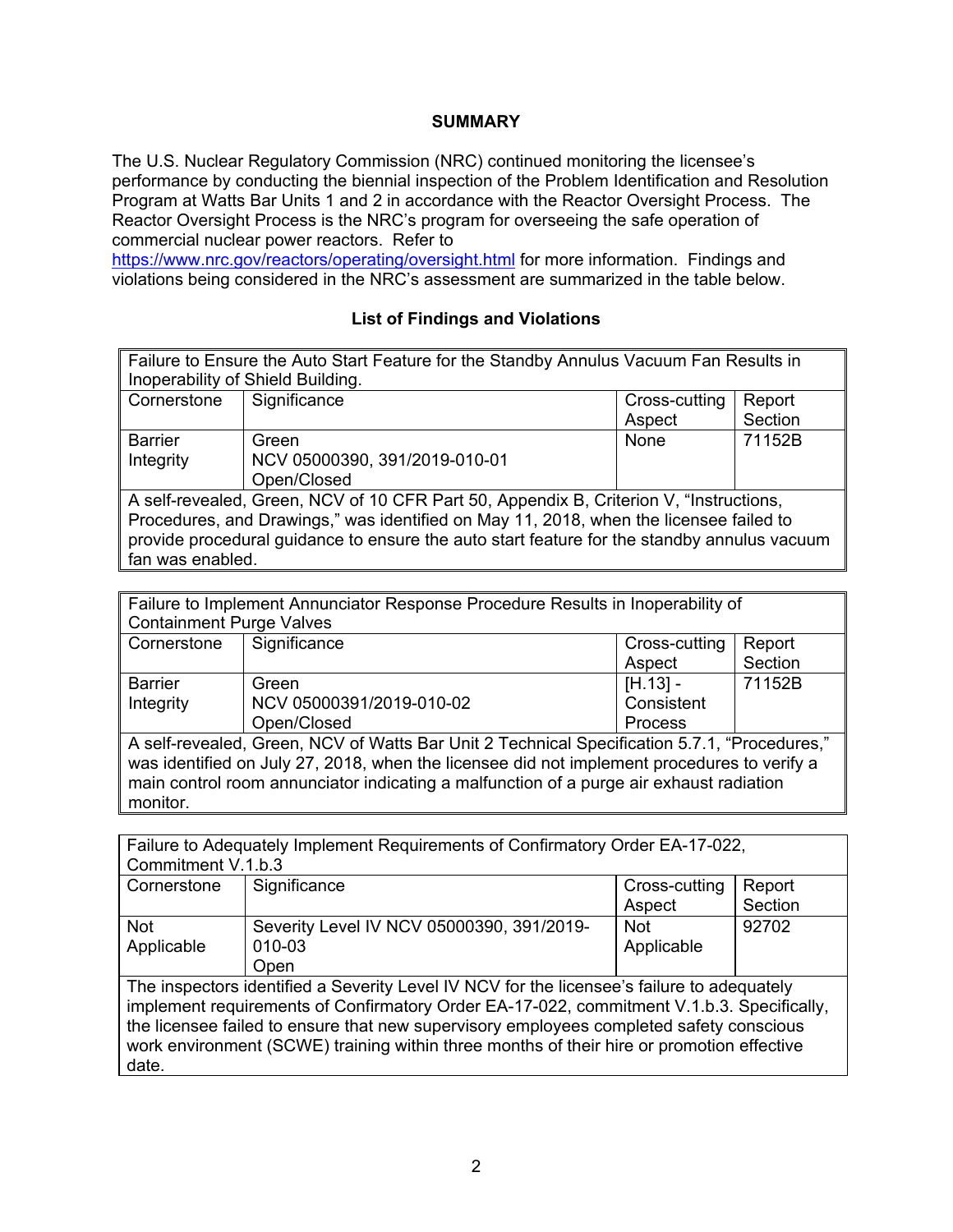## **INSPECTION SCOPES**

Inspections were conducted using the appropriate portions of the inspection procedures (IPs) in effect at the beginning of the inspection unless otherwise noted. Currently approved IPs with their attached revision histories are located on the public website at http://www.nrc.gov/readingrm/doc-collections/insp-manual/inspection-procedure/index.html. Samples were declared complete when the IP requirements most appropriate to the inspection activity were met consistent with Inspection Manual Chapter (IMC) 2515, "Light-Water Reactor Inspection Program - Operations Phase." The inspectors reviewed selected procedures and records, observed activities, and interviewed personnel to assess licensee performance and compliance with Commission rules and regulations, license conditions, site procedures, and standards.

## **OTHER ACTIVITIES – BASELINE**

### 71152B - Problem Identification and Resolution

#### 02.04 Biennial Team Inspection (1 Sample)

The inspectors performed a biennial assessment of the licensee's corrective action program, use of operating experience, self-assessments and audits, and safety conscious work environment.

- Corrective Action Program Effectiveness The inspectors assessed the corrective action program's effectiveness in identifying, prioritizing, evaluating, and correcting problems.
- Operating Experience, Self-Assessments and Audits The inspectors assessed the effectiveness of the station's processes for use of operating experience, audits and self-assessments.
- Safety Conscious Work Environment The inspectors assessed the effectiveness of the station's programs to establish and maintain a safety conscious work environment.

## **OTHER ACTIVITIES – TEMPORARY INSTRUCTIONS, INFREQUENT AND ABNORMAL**

#### 92702 - Followup on Corrective Actions for Violations and Deviations

#### Followup - Corrective Actions - Violations and Deviations (1 Sample)

The inspectors reviewed commitments associated with six items from Confirmatory Order EA-17-022, issued to TVA on July 27, 2017.

(1) Commitment V.1.b.1.c: This commitment and action required that training records be retained consistent with applicable TVA record retention policies and made available to the NRC upon request. The inspectors reviewed the training records for TVA employees and contractors to verify the records were retained consistent with TVA policies. The inspection was completed for Browns Ferry, Sequoyah, Watts Bar and TVA Corporate.

(2) Commitment V.1.b.2: This commitment and action required that training be provided within one year and on an annual basis thereafter to, at a minimum, all working status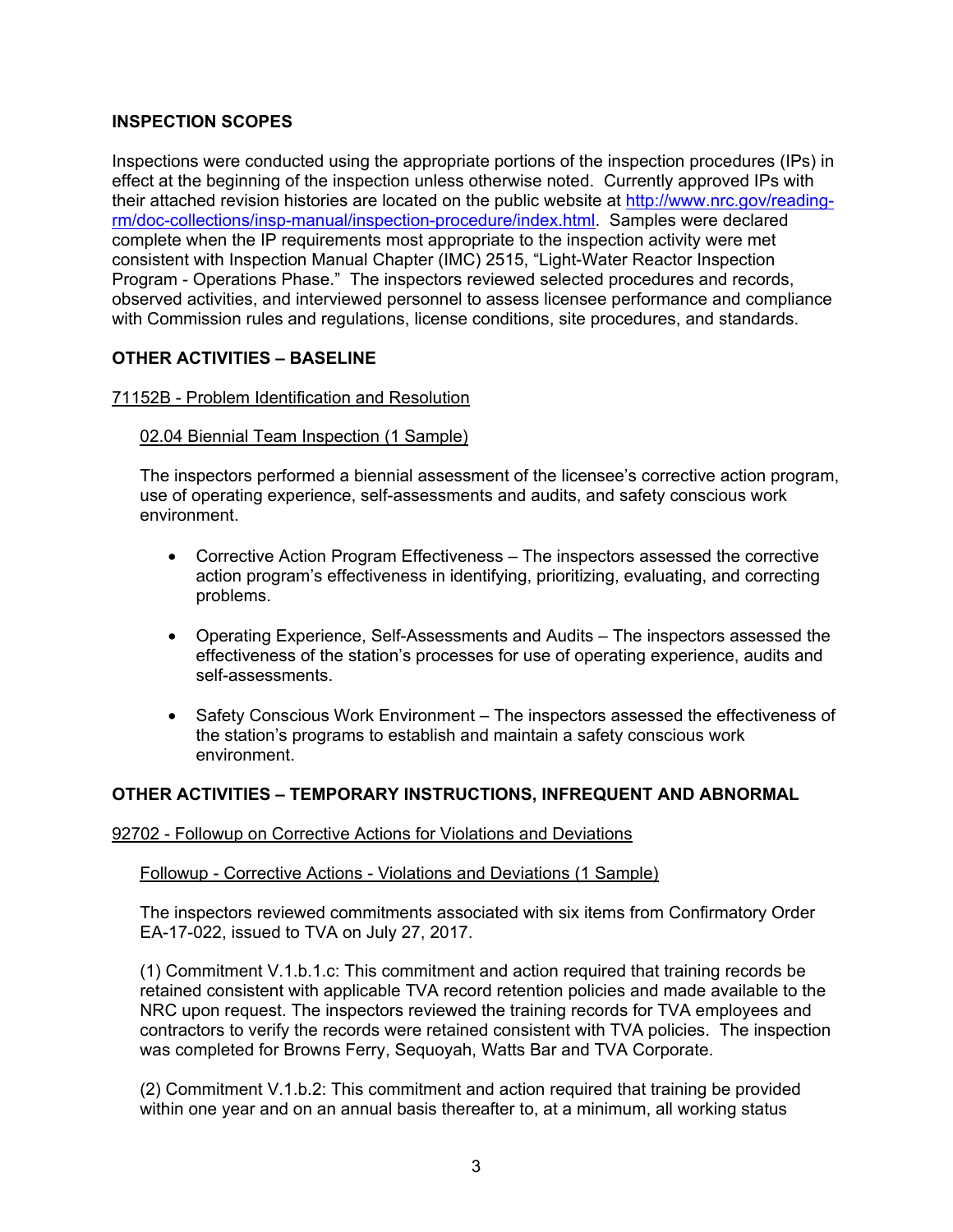nuclear business group supervisory employees, contractor supervisory employees involved in nuclear-related work activities, human resource staff involved in the adverse employment action process, employee concerns program staff, contract technical stewards for nuclearrelated work activities, and the personnel in the TVA Office of General Counsel who are engaged in nuclear-related work activities. TVA identified 216 individuals at Watts Bar who were required to complete the training. The inspectors verified that the list of individuals included first line supervisors and above, contract technical stewards, human resources personnel, and employee concerns personnel. The inspection was only completed for Watts Bar.

(3) Commitment V.1.b.3: This commitment and action required that new supervisory employees complete initial training through in-person or computer-based training within three months of their hire or promotion effective date. The training also required, at a minimum, a discussion of the training material with personnel in the TVA Office of General Counsel who are engaged in nuclear-related work activities. This commitment applied to new supervisory employees who were not included in the initial training specified in Commitment V.1.b.2. The inspectors reviewed records of TVA Watts Bar employees and contractors who were hired or promoted into supervisory positions after July 28, 2018 to verify that personnel had completed the specified training within three months of their hire or promotion effective date. The inspection was only completed for Watts Bar.

(4) Commitment V.1.b.4: This commitment and action required that initial training be conducted in person by the independent third-party for personnel specified in V.1.b.2 who work at Watts Bar and personnel in the TVA Office of General Counsel who are engaged in nuclear-related work activities. Additionally, initial training for the other employees specified in V.1.b.2 and subsequent refresher training shall be conducted by personnel in the TVA Office of General Counsel who are engaged in nuclear-related work activities. The inspectors reviewed training records to verify that personnel specified in V.1.b.2 had completed initial training, and Watts Bar personnel had completed initial training conducted in person by the independent third-party. The inspection was completed for Browns Ferry, Sequoyah, Watts Bar and TVA Corporate.

(5) Commitment V.1.d.1: This commitment required an independent third-party to perform quarterly audits for the first year after the date of issuance of the CO, and semi-annually for the next two years, of the adverse employment action process. The inspectors reviewed the "Fourth Independent Auditor's Report of the TVA Adverse Employment Action Process for Quarter Ending 6/30/2018," dated 7/10/2018, and the "Fifth Independent Auditor's Report of the TVA Adverse Employment Action Process for Semester Ending 12/31/2018," dated 12/28/2018. The inspectors verified that the audits included a review of all adverse employment actions, periodical attendance at Executive Review Boards and a review of chilling effect mitigation plans (inclusive of recommendations as appropriate). The inspection of the audit was completed for Browns Ferry, Sequoyah, Watts Bar and TVA Corporate.

Inspectors also performed an independent review of recent Adverse Employment Action and Executive Review Board (ERB) packages at Watts Bar. Specific activities included review of the background information associated with recent ERBs, associated SCWE Mitigation Plan Screening, SCWE Mitigation Plans, and results of recent pulse surveys conducted as a result of adverse actions taken against employees.

(6) Commitment V.1.e.1: This commitment required TVA to conduct an independent nuclear safety culture assessment at Watts Bar in 2017, evaluate the results and develop,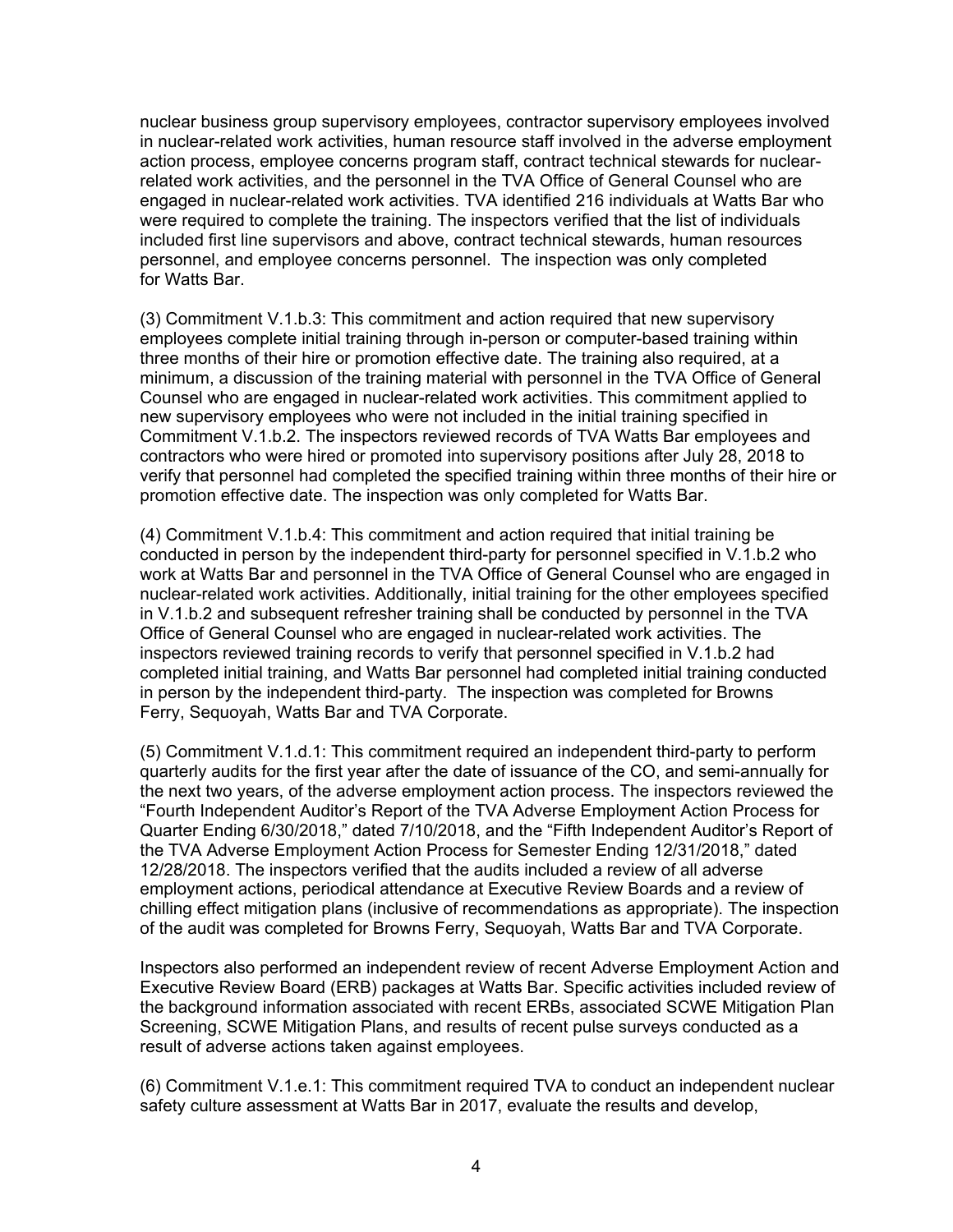implement, and track to completion corrective actions to address weaknesses identified through the assessment. The inspectors reviewed corrective actions and enhancements associated with the 2017 nuclear safety culture assessment at Watts Bar (CR 1346431) to verify that corrective actions were implemented and tracked to completion. The inspection was only completed for Watts Bar.

### 93100 - Safety Conscious Work Environment Issue of Concern Follow-up

#### Safety Conscious Work Environment (1 Sample)

Qualified safety culture assessors performed a limited assessment of the SCWE at Watts Bar in accordance with IP 93100, "Safety Conscious Work Environment Issue of Concern Follow-up," and other IPs as referenced by IP 93100. The objectives of the assessment were to: (1) determine whether actions taken by TVA have improved the work environment in the Radiation Protection and Operations departments; (2) determine if employees are currently reluctant to raise safety or regulatory issues; and (3) determine if employees are currently being discouraged from raising safety or regulatory issues.

The assessors conducted semi-structured focus groups and interviews with 50 Watts Bar employees, contractors, and management. Individuals were randomly selected for the focus groups and interviews by the assessors. The following departments were sampled: Radiation Protection (RP), Operations, Chemistry, Maintenance, and Security.

The assessors also reviewed case files and assessments of the Employee Concerns Program (ECP), minutes from the Nuclear Safety Culture Monitoring Panel and Site Leadership Team meetings, and condition reports and corrective actions associated with safety culture and SCWE.

## **INSPECTION RESULTS**

| Observation                                                                                                                                                                                                                                                                                                                                                                                                                                                                                                                                                                                                                                                                                                                                                                                                                                                                                                                                                                                                    | 71152B |  |  |
|----------------------------------------------------------------------------------------------------------------------------------------------------------------------------------------------------------------------------------------------------------------------------------------------------------------------------------------------------------------------------------------------------------------------------------------------------------------------------------------------------------------------------------------------------------------------------------------------------------------------------------------------------------------------------------------------------------------------------------------------------------------------------------------------------------------------------------------------------------------------------------------------------------------------------------------------------------------------------------------------------------------|--------|--|--|
| 1. Corrective Action Program Effectiveness                                                                                                                                                                                                                                                                                                                                                                                                                                                                                                                                                                                                                                                                                                                                                                                                                                                                                                                                                                     |        |  |  |
| Based on the samples reviewed, the team determined that the licensee's corrective action<br>program (CAP) complied with regulatory requirements and self-imposed standards. The<br>licensee's implementation of the CAP adequately supported nuclear safety.                                                                                                                                                                                                                                                                                                                                                                                                                                                                                                                                                                                                                                                                                                                                                   |        |  |  |
| Problem Identification                                                                                                                                                                                                                                                                                                                                                                                                                                                                                                                                                                                                                                                                                                                                                                                                                                                                                                                                                                                         |        |  |  |
| The team determined that most conditions that required generation of a condition report (CR)<br>by licensee procedure, NPG-SPP-22.300, "Corrective Action Program," had been<br>appropriately entered into the CAP. The team observed supervisors at the Management<br>Review Committee (MRC) meetings and Plant Screening Committee (PSC) meetings<br>appropriately questioning and challenging condition reports to ensure clarification of issues<br>and appropriate entry into the corrective action program. In response to several<br>housekeeping and minor equipment observations identified by the team during plant<br>walkdowns, licensee personnel initiated condition reports and/or took immediate action to<br>address the issues. Based on the samples reviewed, the team determined that the licensee<br>trended equipment and programmatic issues, and appropriately identified problems in<br>condition reports. Additionally, the team concluded that personnel were identifying trends at |        |  |  |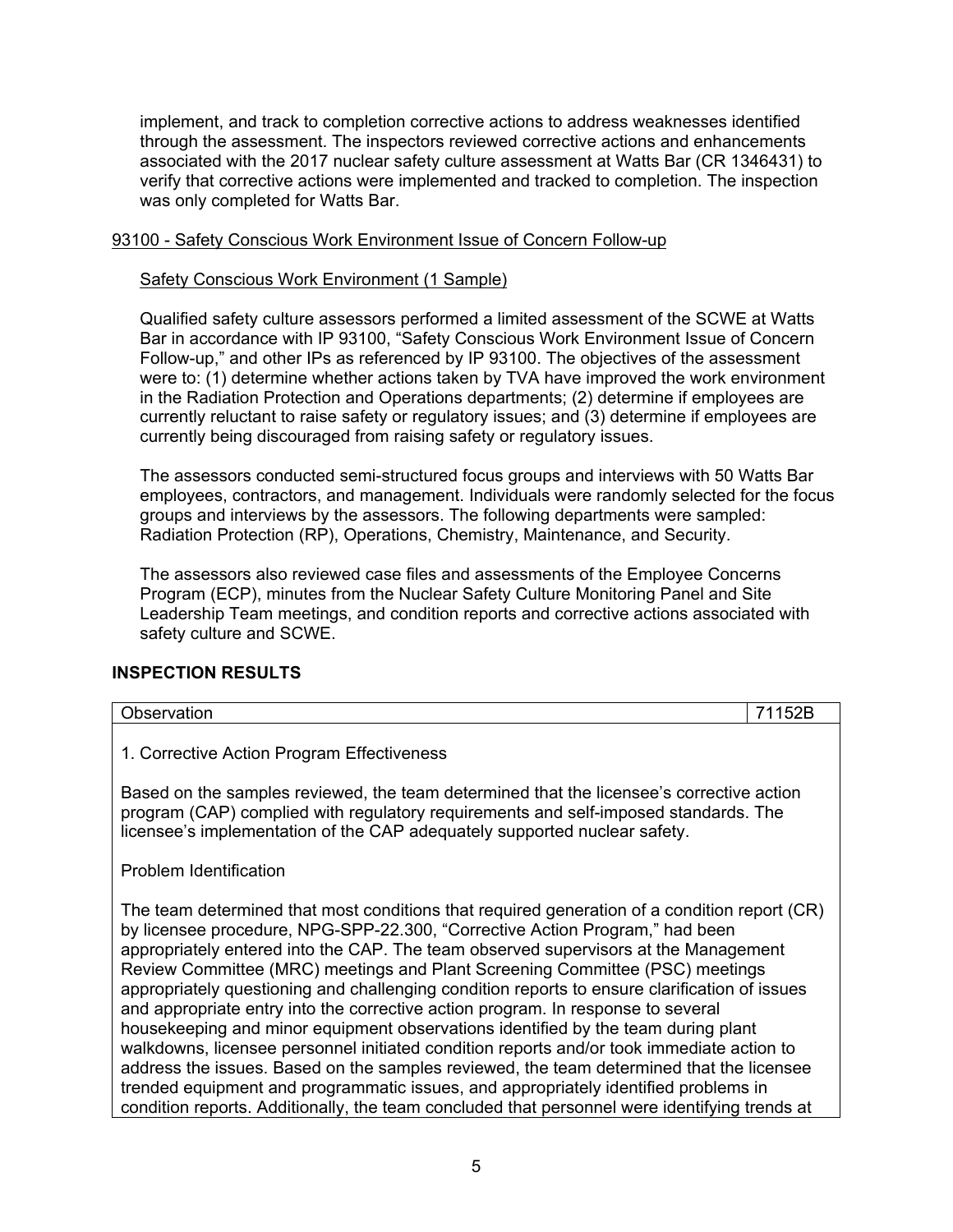low levels. However, the team did identify multiple examples of issues that would not have been entered into the licensee's CAP without NRC involvement. Specifically, in the second half of 2016 and 2017 the team identified eleven instances where operators had failed to initiate a condition report for technical specification action statement entries or other conditions adverse to quality. The team did note that there were no similar examples in 2018 after licensee site wide communications conducted in December 2017. Overall, the team determined that the licensee is identifying problems at the proper threshold and entering them into the corrective action program.

Problem Prioritization and Evaluation

Based on the review of CRs sampled by the inspection team during the onsite period, the team concluded that problems were generally prioritized and evaluated in accordance with the licensee's CAP procedures as described in NPG-SPP-22.300, "Corrective Action Program." Operability and reportability determinations were performed when conditions warranted, and the evaluations generally supported the conclusions. The causal analyses reviewed appropriately considered the extent of condition or problem, generic issues, and previous occurrences of the issue. In general, the team determined the technical adequacy and depth of evaluations was appropriate.

The team did note the initial evaluation of the failure of the 1-3 reactor coolant pump and associated unit 1 reactor trip on May 2, 2017 did not identify the true cause of the failure. Following the second reactor trip on May 4, 2017, the licensee was able to identify the cause and appropriate corrective actions were taken.

The team also noted several examples where CAP procedural requirements were not performed or documented. Specifically, required MRC reviews for level 1 and 2 evaluations were not documented; several examples where required NRC violation checklists and department head approvals for evaluations addressing NRC violations were not performed; and several examples were noted where Gap analyses were not performed or were inadequate. Additionally, the team noted examples where condition reports lacked ties to Licensee Event Report (LER) corrective actions, objective evidence, and corrective action focus codes. The licensee initiated CRs on these issues. The team did not find evidence these issues impacted the quality of the evaluations reviewed and considered these issues as minor performance deficiencies.

Overall, the team determined that the licensee's process for evaluating and prioritizing issues once they had been entered into the corrective action program supported nuclear safety.

## Effectiveness of Corrective Actions

For Significant Conditions Adverse to Quality (SCAQ), corrective actions directly addressed the cause and effectively prevented recurrence in that a review of performance indicators, CRs, and effectiveness reviews demonstrated that significant conditions adverse to quality had not recurred. Effectiveness reviews for corrective actions to prevent recurrence (CAPRs) were generally sufficient to ensure corrective actions were properly implemented and were effective. The team reviewed green findings since the last PI&R biennial inspection along with CR's written to document the findings. The team found that CRs had adequate corrective actions in place, completed actions were closed, and open actions had reasonable dates for completion. The team reviewed the actions for the CRs and noted that the majority of them were corrective actions not only for what happened, such as the performance deficiency, but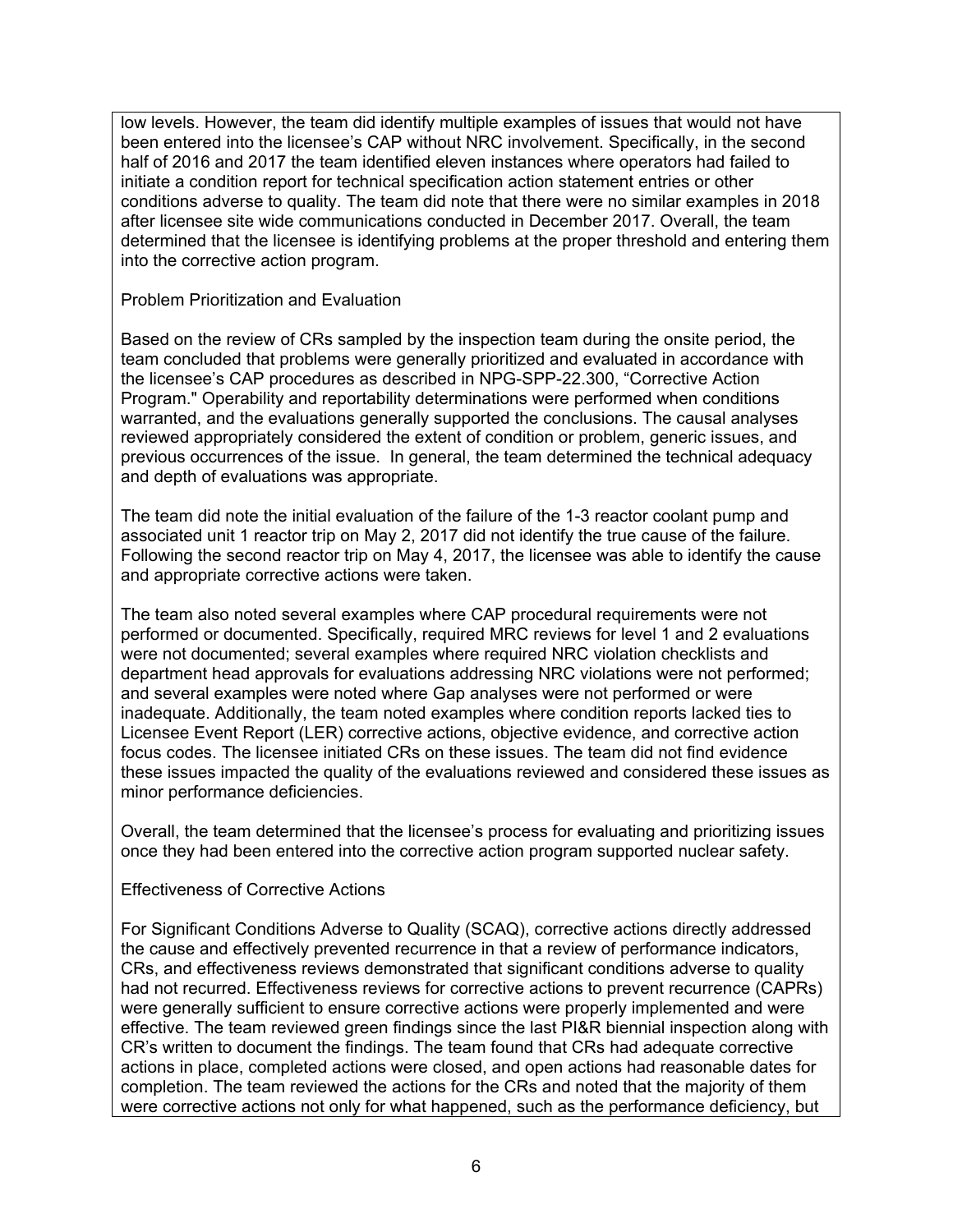also included corrective actions for the reason why the performance deficiency happened. The team did note several examples where closed CRs lacked administrative procedural requirements for closures or where CR actions were closed to work orders (WOs) and the associated WO actions were not implemented correctly and where WOs lacked the administrative procedural requirements for closure. The licensee generated CRs on these issues and the team evaluated these as minor performance deficiencies. Based on review of corrective action documents, interviews with licensee staff, and verification of completed corrective actions, the team determined that overall, corrective actions were timely, commensurate with the safety significance of the issues, and effective, in that conditions adverse to quality were corrected and non-recurring.

2. Use of Operating Experience (OE)

Based on a review of selected documentation related to OE issues, the team determined that the licensee was generally effective in screening operating experience for applicability to the plant. Industry OE was evaluated at either the corporate or plant level depending on the source and type of document. Relevant information was then forwarded to the applicable department for further action or informational purposes. Operating Experience issues requiring action were entered into the CAP for tracking and closure. The team did note one example where a closed OE evaluation lacked a clear conclusion. The licensee generated a CR on this issue and the team evaluated this as a minor performance deficiency. The team evaluated the following licensee event reports which can be accessed at https://lersearch.inl.gov/LERSearchCriteria.aspx:

- 1. (Closed) Licensee Event Report (LER) 05000391/2018-002-00, Loss of Shield Building Vacuum due to Equipment Failure
- 2. (Closed) Licensee Event Report (LER) 05000391/2018-004-00, Failure to Implement Annunciator Response Process Results in a Condition Prohibited by Technical **Specifications**

The inspectors reviewed the licensee's LERs and Corrective Actions associated with the events and determined they were adequate.

3. Self-Assessments and Audits

The team determined that the scopes of assessments and audits were adequate. Selfassessments were generally detailed and critical. The team verified that CRs were created to document areas for improvement and findings resulting from self-assessments, and verified that actions had been completed consistent with those recommendations. Audits of the quality assurance program appropriately assessed performance and identified areas for improvement. Generally, the licensee performed evaluations that were technically accurate.

4. Safety Conscious Work Environment

Based on the inspection interviews, the team observed indications that the work environment in RP is improving and past improvements in the Operations department have been sustained. However, the team noted that the environment in RP is still fragile and in a state of flux due to recent personnel changes, the in-progress implementation of a work environment improvement plan (CR 1460021), and a planned revision to the root cause analysis of the RP chilled work environment that could include additional causes and corrective actions (CR 1452420). The corrective actions to improve the work environment in RP need more run time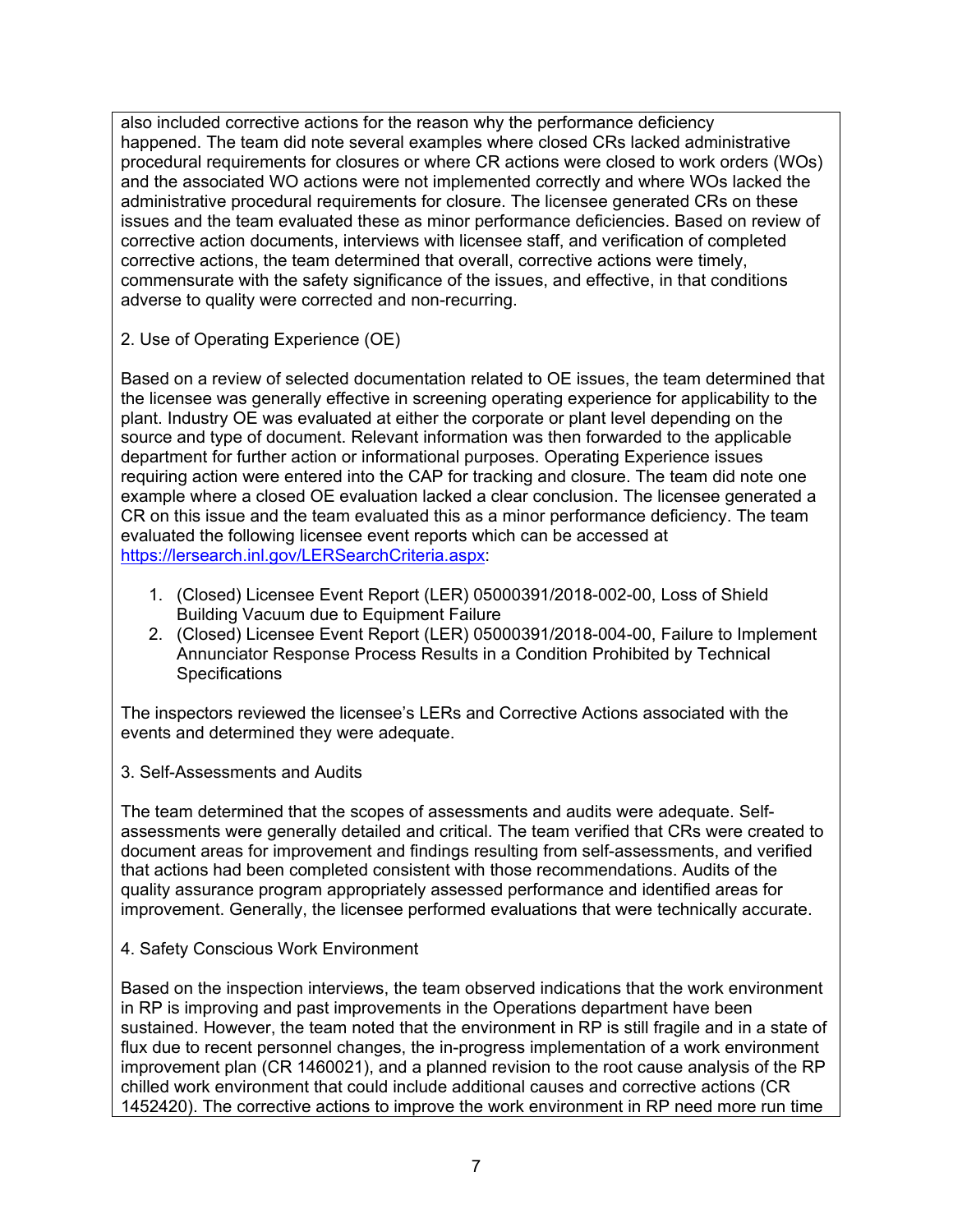to assess the sustainability of changes.

The team reviewed the Employee Issue Tracking Matrix (EITM) associated with CR 1452420. The EITM tool was developed to aggregate work environment data at both the station and department specific level. The team observed that the EITM tool provided improved visual trending of safety conscious work environment indicators at a department level, and opportunities to identify and take action when work environment challenges were at a lower threshold than a chilled work environment. However, the team noted that the tool lacked supporting documentation or guidance to ensure consistent use and continued proactive action at a low threshold. Watts Bar management indicated that the tool was still being tested and modified at the time of the inspection.

The team' review of ECP indicated that case files were complete and there was improved tracking of corrective actions from the last PI&R inspection. The team noted that ECP recently completed a self-assessment, dated November 20, 2018, and had an excellence plan in place to address feedback from the self-assessment. The team did not observe a difference in perceptions of ECP during the inspection interviews and focus groups as compared to previous inspections. However, most actions from the excellence plan were in progress at the time of the inspection.

The team did not identify other departments that met the criteria for a chilled work environment. However, the team noted some general work environment issues that may represent challenges to the free flow of information, and could produce a reluctance to raise nuclear safety concerns if not proactively addressed. These general work environment issues were most apparent among Chemistry staff, and to a lesser extent among Security and Auxiliary Operations staff. Watts Bar management demonstrated that they were aware of the general work environment issues and taking corrective actions to address the issues before they affected the environment for raising nuclear safety concerns. In particular, CR 1475636 was initiated to document actions to monitor and improve the Chemistry department work environment. Management's response demonstrated a more proactive approach to resolving general work environment issues than previous efforts.

The team concluded that Watts Bar demonstrated a general positive trajectory in improving SCWE, but corrective actions had not been in place long enough to determine that SCWE issues were resolved and the corrective actions taken would prevent recurrence.

| Failure to Ensure the Auto Start Feature for the Standby Annulus Vacuum Fan results in      |                          |               |         |  |  |
|---------------------------------------------------------------------------------------------|--------------------------|---------------|---------|--|--|
| Inoperability of Shield Building.                                                           |                          |               |         |  |  |
| Cornerstone                                                                                 | Significance             | Cross-cutting | Report  |  |  |
|                                                                                             |                          | Aspect        | Section |  |  |
| <b>Barrier Integrity</b>                                                                    | Green                    | None          | 71152B  |  |  |
|                                                                                             | NCV 05000391/2019-010-01 |               |         |  |  |
|                                                                                             | Open/Closed              |               |         |  |  |
|                                                                                             |                          |               |         |  |  |
| A self-revealed, Green, NCV of 10 CFR Part 50, Appendix B, Criterion V, "Instructions,      |                          |               |         |  |  |
| Procedures, and Drawings," was identified on May 11, 2018, when the licensee failed to      |                          |               |         |  |  |
| provide procedural guidance to ensure the auto start feature for the standby annulus vacuum |                          |               |         |  |  |
| fan was enabled.                                                                            |                          |               |         |  |  |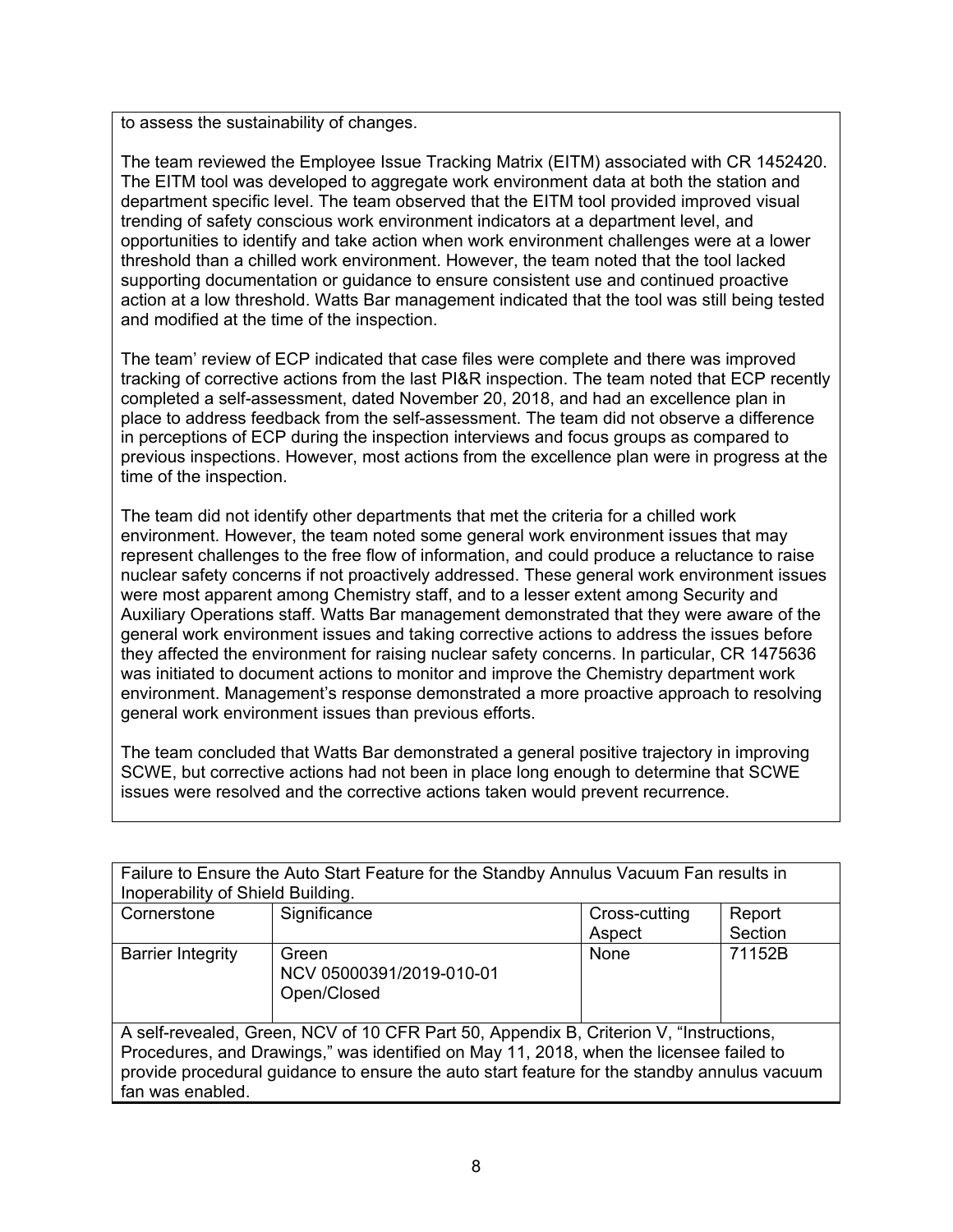Description: At 1011 Eastern Daylight Time (EDT) on May 11, 2018, containment shield building annulus differential pressure exceeded the required limit. The Shield Building was declared inoperable requiring entry into Technical Specification (TS) Limiting Condition for Operation (LCO) 3.6.15 Conditions A and B. The event was initiated by failure of the operating annulus vacuum fan. Main control room operators manually started the stand-by annulus vacuum fan to recover pressure. The required shield building annulus differential pressure was restored and LCO 3.6.15 Conditions A and B were exited May 11, 2018 at 1016 EDT.

The shield building transient was caused by the failure of the fan belts associated with annulus vacuum fan 2A. In addition, the hand switch for the 2B annulus vacuum fan had not been reset after actuation during a previous surveillance to permit the fan to auto start on lowering annulus vacuum.

The inspectors reviewed the licensee's LER 2018-002-00 and corrective actions associated with the event and determined they were adequate.

Corrective Action(s): The licensee determined that during blackout testing in U2R1, after actuation of phase A for testing, there was no procedural guidance to reset the annulus exhaust fan start circuits, which are locked out by the phase A signal. The licensee identified the following corrective actions: (1) revise 1/2-SOI-65.1, "Annulus Vacuum System" to include direction to reset the standby vacuum fan circuit logic following a phase A containment isolation signal; (2) replace the belts on the 2A annulus vacuum fan; and (3) update the preventative maintenance frequency for inspection and replacement, as necessary, of the annulus vacuum fans belts.

## Corrective Action Reference(s): CR 1413807

Performance Assessment:

Performance Deficiency: Failure to provide procedural guidance to ensure the auto start feature for the standby annulus vacuum fan was enabled was a performance deficiency (PD). Specifically, quality related procedure 2-SOI-65.1, "Annulus Vacuum System" did not provide direction to reset the standby vacuum fan circuit logic following a phase A containment isolation signal.

Screening: The inspectors determined the performance deficiency was more than minor because it was associated with the Procedure Quality attribute of the Barrier Integrity cornerstone. Specifically, failure to ensure the auto start feature for the vacuum fan was enabled led to the inoperability of the shield building.

Significance: The inspectors assessed the significance of the finding using Appendix A, "Significance Determination of Reactor Inspection Findings for At - Power Situations." Because in accordance with Exhibit 3, "Barrier Integrity Screening Questions," the performance deficiency only represented a degradation of the radiological barrier function provided for the control room, or auxiliary building, or spent fuel pool, the finding screened as Green.

Cross-cutting Aspect: Not Present Performance. No cross cutting aspect was assigned to this finding because the inspectors determined the finding did not reflect present licensee performance.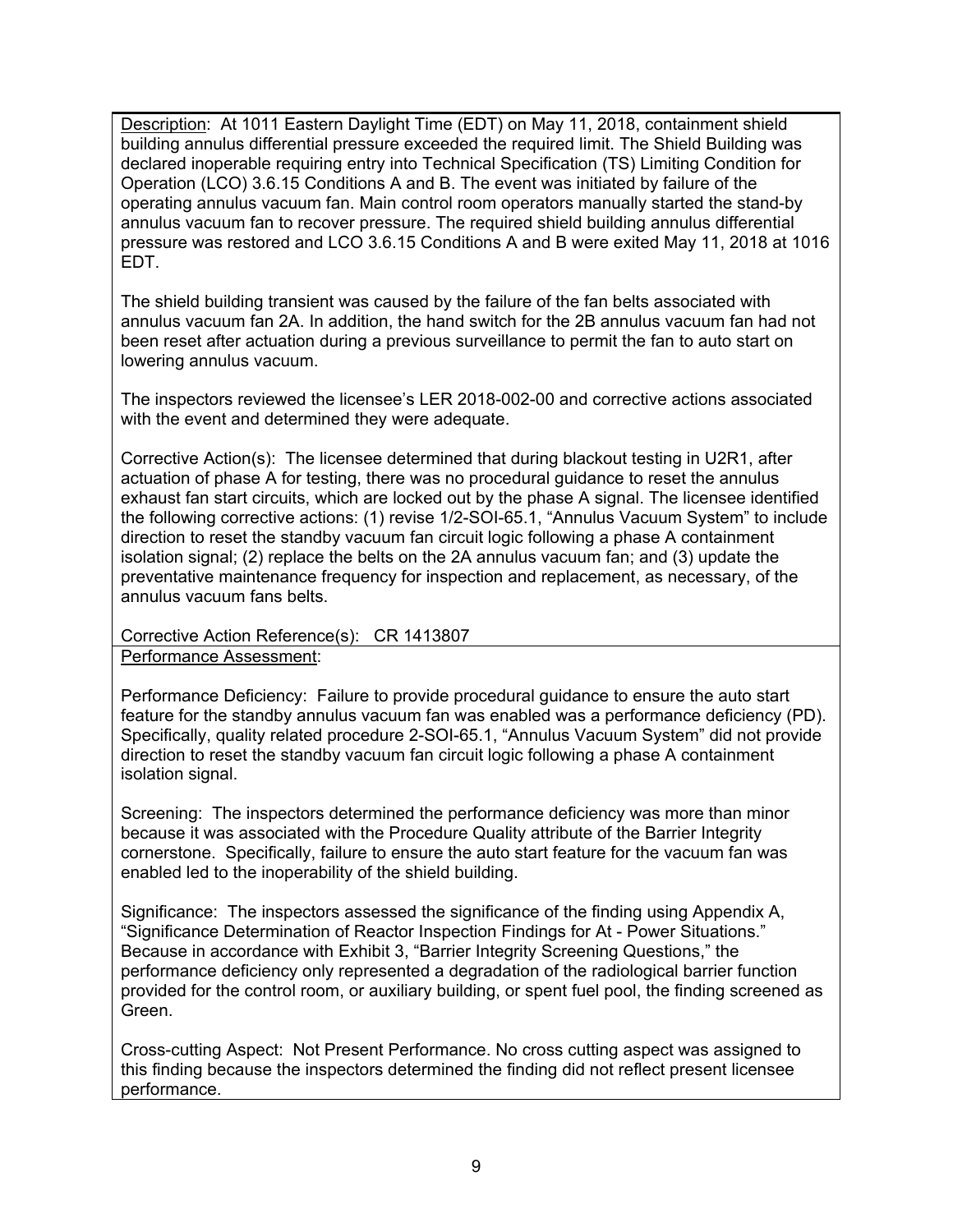## Enforcement:

Violation: 10 CFR Part 50, Appendix B, Criterion V, "Instructions, Procedures, and Drawings," states, in part, that activities affecting quality shall be prescribed by documented instructions, procedures, or drawings, of a type appropriate to the circumstances and shall be accomplished in accordance with these instructions, procedures, or drawings.

Contrary to the above, prior to May 11, 2018, the licensee did not accomplish activities affecting quality in accordance with prescribed procedures appropriate to the circumstance. Specifically, 2-SOI-65.1, "Annulus Vacuum System" is a quality related procedure and was not appropriate to the circumstance in that it failed to ensure the auto start feature for the standby annulus vacuum fan was enabled. This led to the inoperability of the shield building following the trip of the running fan.

Enforcement Action: This violation is being treated as a Non-Cited Violation, consistent with Section 2.3.2 of the Enforcement Policy.

| Failure to Implement Annunciator Response Procedure results in Inoperability of Containment<br><b>Purge Valves</b>                                                                                 |                                                                                                 |               |         |  |  |
|----------------------------------------------------------------------------------------------------------------------------------------------------------------------------------------------------|-------------------------------------------------------------------------------------------------|---------------|---------|--|--|
| Cornerstone                                                                                                                                                                                        | Significance                                                                                    | Cross-cutting | Report  |  |  |
|                                                                                                                                                                                                    |                                                                                                 | Aspect        | Section |  |  |
| <b>Barrier Integrity</b>                                                                                                                                                                           | Green                                                                                           | $[H.13] -$    | 71152B  |  |  |
|                                                                                                                                                                                                    | NCV 05000391/2019-010-02                                                                        | Consistent    |         |  |  |
|                                                                                                                                                                                                    | Open/Closed                                                                                     | Process       |         |  |  |
|                                                                                                                                                                                                    | A self-revealed Green finding and associated NCV of Watts Bar Unit 2 Technical                  |               |         |  |  |
|                                                                                                                                                                                                    | Specification 5.7.1, "Procedures," was identified on July 27, 2018, when the licensee did not   |               |         |  |  |
|                                                                                                                                                                                                    | implement procedures to verify a main control room annunciator indicating the malfunction of    |               |         |  |  |
|                                                                                                                                                                                                    | a purge air exhaust radiation monitor required by technical specifications.                     |               |         |  |  |
|                                                                                                                                                                                                    | Description: At 1040 on July 27, 2018, while preparing to place Unit 2 containment purge into   |               |         |  |  |
|                                                                                                                                                                                                    | service, notification was received locally by licensee staff that Train A containment purge air |               |         |  |  |
| exhaust radiation monitor (RM) 2-RM-90-130 would not source check, and the green                                                                                                                   |                                                                                                 |               |         |  |  |
| "operate" light was not illuminated. Subsequently, it was noted that instrument malfunction                                                                                                        |                                                                                                 |               |         |  |  |
| annunciator (ANN) 193-D, "CNTMT PURGE EXH, 2-RM-130/131, INSTR MALF" was                                                                                                                           |                                                                                                 |               |         |  |  |
| illuminated. A review of plant data revealed that ANN 193-D had originally alarmed in the                                                                                                          |                                                                                                 |               |         |  |  |
| main control room (MCR) at 1007 on July 26, 2018. 2-RM-90-130 was inoperable at that point                                                                                                         |                                                                                                 |               |         |  |  |
| but was not recognized by licensed operators until 1040 on July 27, 2018. Procedure 2-PI-                                                                                                          |                                                                                                 |               |         |  |  |
| OPS-ANN, Annunciator Verification, requires verification of the status of all Unit 2                                                                                                               |                                                                                                 |               |         |  |  |
| annunciators at least once per shift in Mode 1, however, the status of annunciator 193-D was<br>not properly verified for two shifts. Entry into technical specifications (TS) Limiting Conditions |                                                                                                 |               |         |  |  |
| for Operation (LCO) 3.3.6, Containment Vent Isolation, Condition B, and TS LCO 3.6.3,                                                                                                              |                                                                                                 |               |         |  |  |
| Containment Isolation Valves, Condition A, was required at 1007 on July 26, 2018, with 2-                                                                                                          |                                                                                                 |               |         |  |  |
| RM-90-130 and associated containment purge valves inoperable.                                                                                                                                      |                                                                                                 |               |         |  |  |
|                                                                                                                                                                                                    |                                                                                                 |               |         |  |  |

Corrective Action(s): Upon discovering 2-RM-90-130 was inoperable, the licensee immediately entered Unit 2 TS LCO 3.3.6 Condition B, and TS LCO 3.6.3 Condition A as required. Additionally, the licensee initiated procedure 2-PI-OPS-ANN, Annunciator Verification, to account for all annunciators.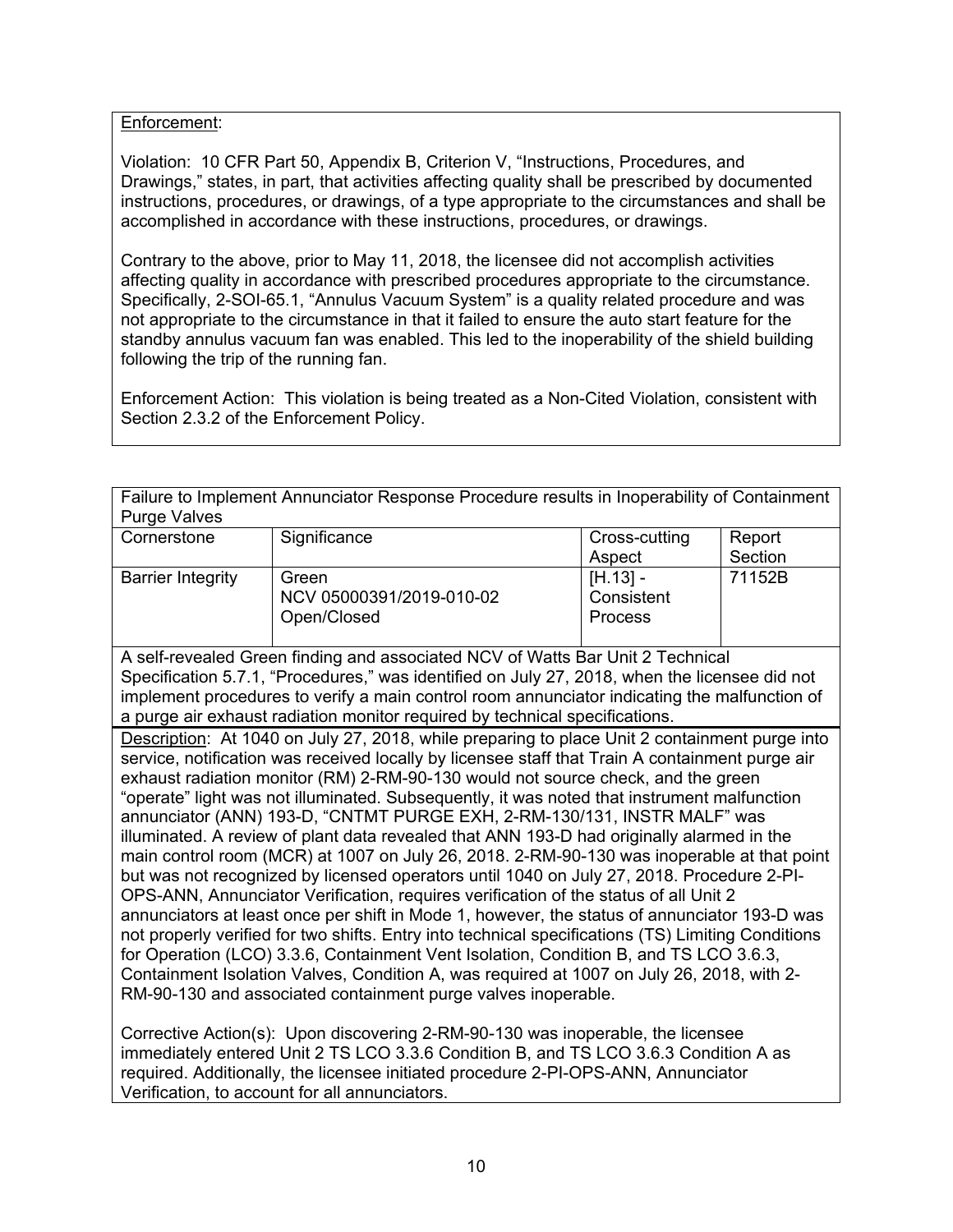Corrective Action Reference(s): CR 1434751 Performance Assessment:

Performance Deficiency: The licensee's failure to properly implement the annunciator response process described in 2-PI-OPS-ANN, Annunciator Verification, was a performance deficiency.

Screening: The inspectors determined the performance deficiency was more than minor because it was associated with the Human Performance attribute of the Barrier Integrity cornerstone. Specifically, the licensee's failure to properly verify the status of ANN 193-D resulted in the inoperability of containment purge valves for longer than its TS allowed outage time, reducing assurance that the containment function assumed in the safety analyses will be maintained.

Significance: The inspectors assessed the significance of the finding using Appendix A, "Significance Determination of Reactor Inspection Findings for At - Power Situations". Because both questions in Section B of Exhibit 3, "Barrier Integrity Screening Questions," were answered "no," the finding screened as Green.

Cross-cutting Aspect: H.13 - Consistent Process: Individuals use a consistent, systematic approach to make decisions. Risk insights are incorporated as appropriate. The inspectors determined that the finding has a cross-cutting aspect of "Consistent Process" in the human performance area because licensee personnel did not use a consistent, systematic approach to verifying annunciators.

Enforcement:

Violation: Watts Bar Unit 2 Technical Specification 5.7.1 requires, in part, that procedures shall be established, implemented, and maintained covering the applicable procedures recommended in Regulatory Guide 1.33, Revision 2, Appendix A, February 1978. Regulatory Guide 1.33, Appendix A, Section 5 requires, in part, procedures for abnormal, offnormal, and alarm conditions.

Contrary to the above, on July 27, 2018, the licensee did not implement procedures to assess an abnormal condition indicated by annunciator 193-D. The licensee restored compliance on July 28, 2018 by initiating procedure 2-PI-OPS-ANN, Annunciator Verification, and entering the appropriate TS LCO action statements.

Enforcement Action: This violation is being treated as a Non-Cited Violation, consistent with Section 2.3.2 of the Enforcement Policy.

| Failure to Adequately Implement Requirements of Confirmatory Order EA-17-022,<br>commitment V.1.b.3 |            |                             |                       |  |
|-----------------------------------------------------------------------------------------------------|------------|-----------------------------|-----------------------|--|
| Cornerstone                                                                                         | l Severitv | Cross-<br>cutting<br>Aspect | <b>Report Section</b> |  |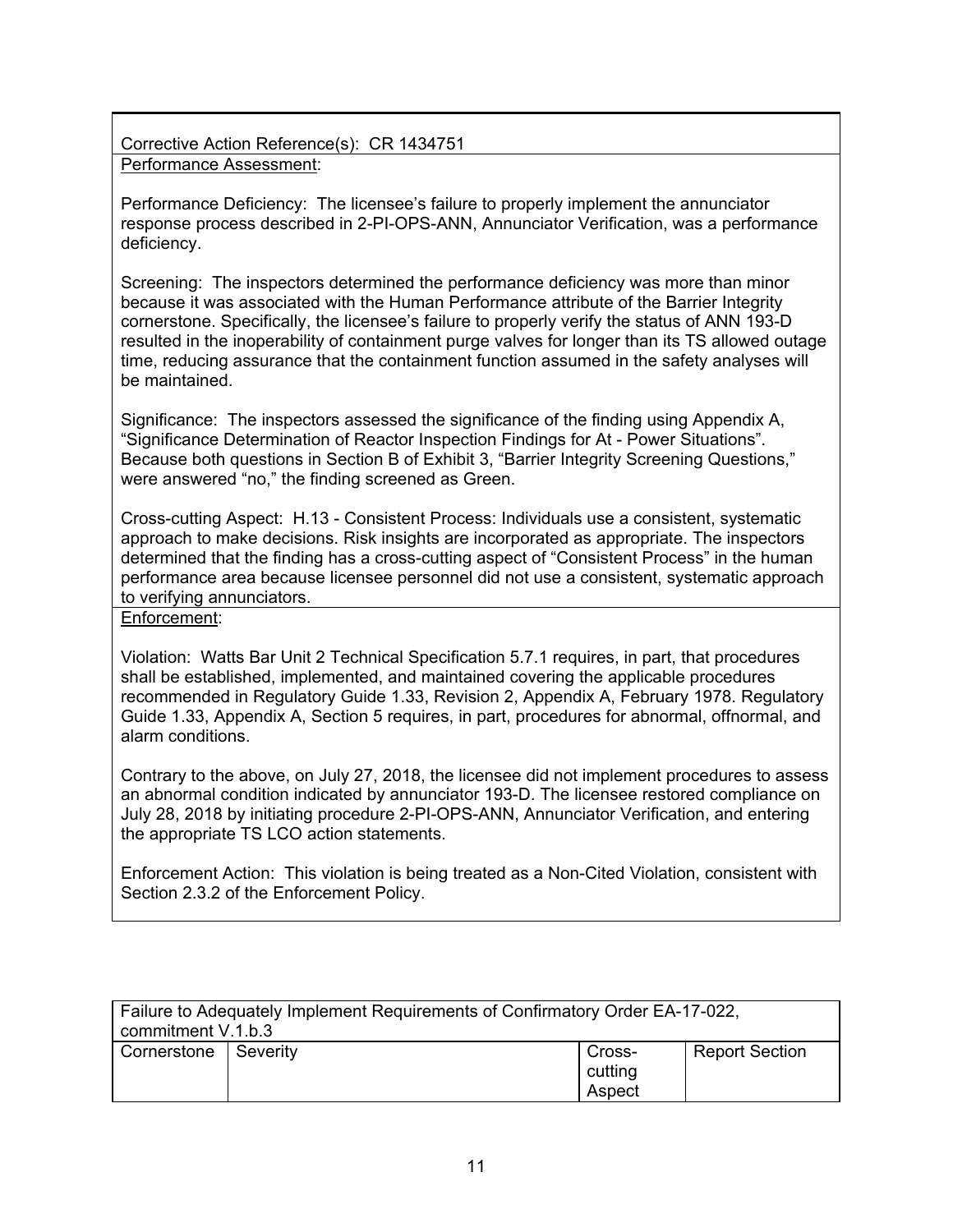| <b>Not</b><br>Applicable | Severity Level IV<br>NCV 05000390, 391/2019-010-03<br>Open | <b>Not</b><br>Applicable | 92702 |
|--------------------------|------------------------------------------------------------|--------------------------|-------|
|                          |                                                            |                          |       |

The inspectors identified a Severity Level IV NCV for the licensee's failure to adequately implement requirements of Confirmatory Order EA-17-022, commitment V.1.b.3. Specifically, the licensee failed to ensure that new supervisory employees completed safety conscious work environment (SCWE) training within three months of their hire or promotion effective date.

Description: Confirmatory Order (CO) EA-17-022, issued to TVA on July 27, 2017, requires, in part, that certain personnel complete initial and recurring SCWE training. Specifically, commitment V.1.b.3 in CO EA-17-022 requires that*: "New supervisory employees shall complete initial training through in-person or computer based training within three months of their hire or promotion effective date. The training shall require, at a minimum, a discussion of the training material with personnel in the TVA Office of General Counsel who are engaged in nuclear related work activities."*

On December 21, 2018, the licensee identified five out of 14 nuclear business group employees at Watts Bar who were hired into or promoted to supervisory positions after July 27, 2018, but who did not complete the specified SCWE training within three months of their hire or promotion effective date. The time period that the employees were overdue for completing the training ranged from 11 days to 53 days. The licensee also identified an additional nine nuclear business group supervisory employees who worked at TVA Corporate and had not completed the SCWE training within the three month time period.

The licensee's review of the extent of the condition revealed an additional five contractor employees involved in nuclear related work activities who were new to supervisory positions and did not complete the training in the three month time period. Four of the contractor employees had not previously been assigned the SCWE training in the licensee's learning management system. The licensee determined that contractor employees were not included in the requirement for SCWE training within three months of their hire or promotion effective date. Contrary to the above, the inspectors determined that the licensee's characterization of the issue was inadequate because new contractor supervisory employees were required to complete the training within three months as specified in CO EA-17-022, item V.1.b.3.

The personnel identified as required to complete the SCWE training are identified in commitment V.1.b.2 and include, at a minimum, *"all working status nuclear business group supervisory employees, contractor supervisory employees involved in nuclear related work activities, human resource staff involved in the adverse employment action process, employee concerns program staff, contract technical stewards for nuclear related work activities, and the personnel in the TVA Office of General Counsel who are engaged in nuclear related work activities."*

Personnel who held supervisory positions during the first year of the CO, from July 27, 2017 to July 27, 2018, were required to complete the initial SCWE training as described in CO commitment V.1.b.2. New employees who were not subject to the initial SCWE training that occurred during the first year of the CO were required to complete SCWE training within three months of their hire or promotion effective date as described in CO commitment V.1.b.3. As a result, commitment V.1.b.3 essentially took effect after July 27, 2018.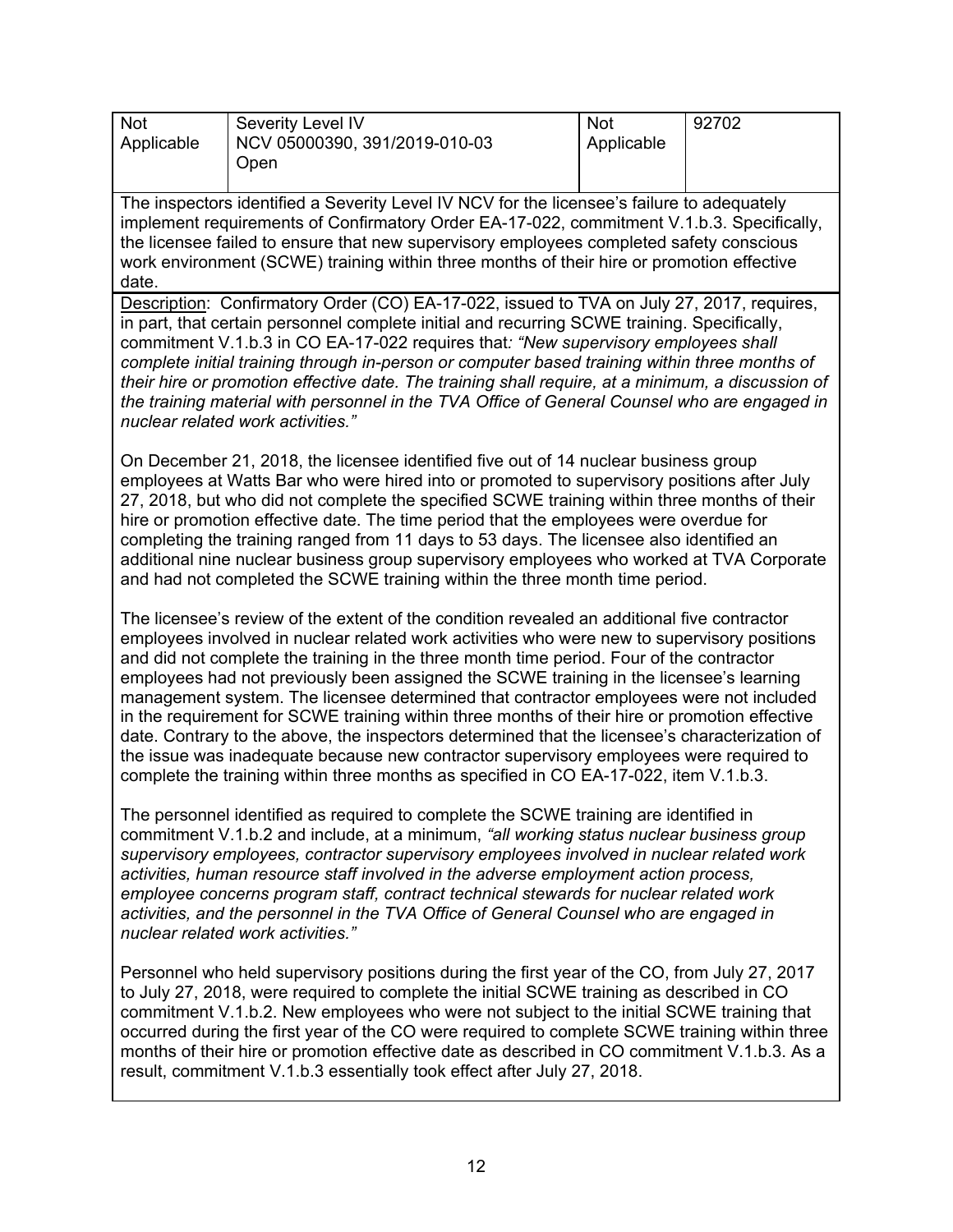Commitment V.1.b.2 specifies the personnel who are required to take the annual SCWE training, including two types of supervisory employees:

- 1. working status nuclear business group supervisory employees, and
- 2. contractor supervisory employees involved in nuclear related work activities.

Because both nuclear business group and contractors are referred to as "supervisory employees" in commitment V.1.b.2, the inspectors understand the term "new supervisory employees" in commitment V.1.b.3 to mean both nuclear business group and contractor supervisory employees involved in nuclear related work activities who are new to TVA.

Corrective Action(s): The licensee entered this issue into their corrective action program on December 21, 2018, and took immediate action to ensure all Watts Bar employees had completed the training by January 7, 2019, reestablished bi-weekly reporting of training due dates, and initiated condition reports (CRs) for new supervisory employees to track their requirement to complete training within 90 days. A CR was written on December 26, 2018, with actions to perform an apparent cause analysis of the incorrect due dates and track actions at the TVA Corporate level. The licensee initiated a CR on March 5, 2019 to document the missed SCWE training for new contractor supervisory employees.

Corrective Action Reference(s): CR 1477482, CR 1477964, CR 1478017, CR 1495957 Performance Assessment:

The licensee's failure to ensure that new supervisory employees completed SCWE training within three months of their hire or promotion effective date was in violation of commitment V.1.b.3 in Confirmatory Order Modifying License (EA-17-022). The inspectors determined that this violation was associated with impeding the regulatory process and subject to traditional enforcement as described in the NRC Enforcement Policy, dated May 15, 2018.

## Enforcement:

The ROP's significance determination process does not specifically consider the regulatory process impact in its assessment of licensee performance. Therefore, it is necessary to address this violation which impedes the NRC's ability to regulate using traditional enforcement to adequately deter non-compliance.

Severity: The inspectors determined this violation constituted a more than minor traditional enforcement violation associated with failure to implement the requirements of CO EA-17- 022. The inspectors determined that the failure to ensure that current and future CO requirements continue to be met could potentially impact safety. Specifically in this example, failure to ensure new supervisory employees complete SCWE training in a timely manner could miss opportunities to identify and/or prevent an environment where individuals would be hesitant to raise nuclear safety concerns for fear of retaliation. The violation is more than minor because it was not isolated to one or two individuals. The inspectors determined that the licensee's failure to implement the requirements of the Confirmatory Order is considered an SL IV violation, consistent with Section 2.2.2.d of the NRC Enforcement Policy, dated May 15, 2018.

Violation: Commitment V.1.b.3 in Confirmatory Order EA-17-022, issued to TVA on July 27, 2017, requires, in part, that*: "New supervisory employees shall complete initial training through in-person or computer based training within three months of their hire or promotion*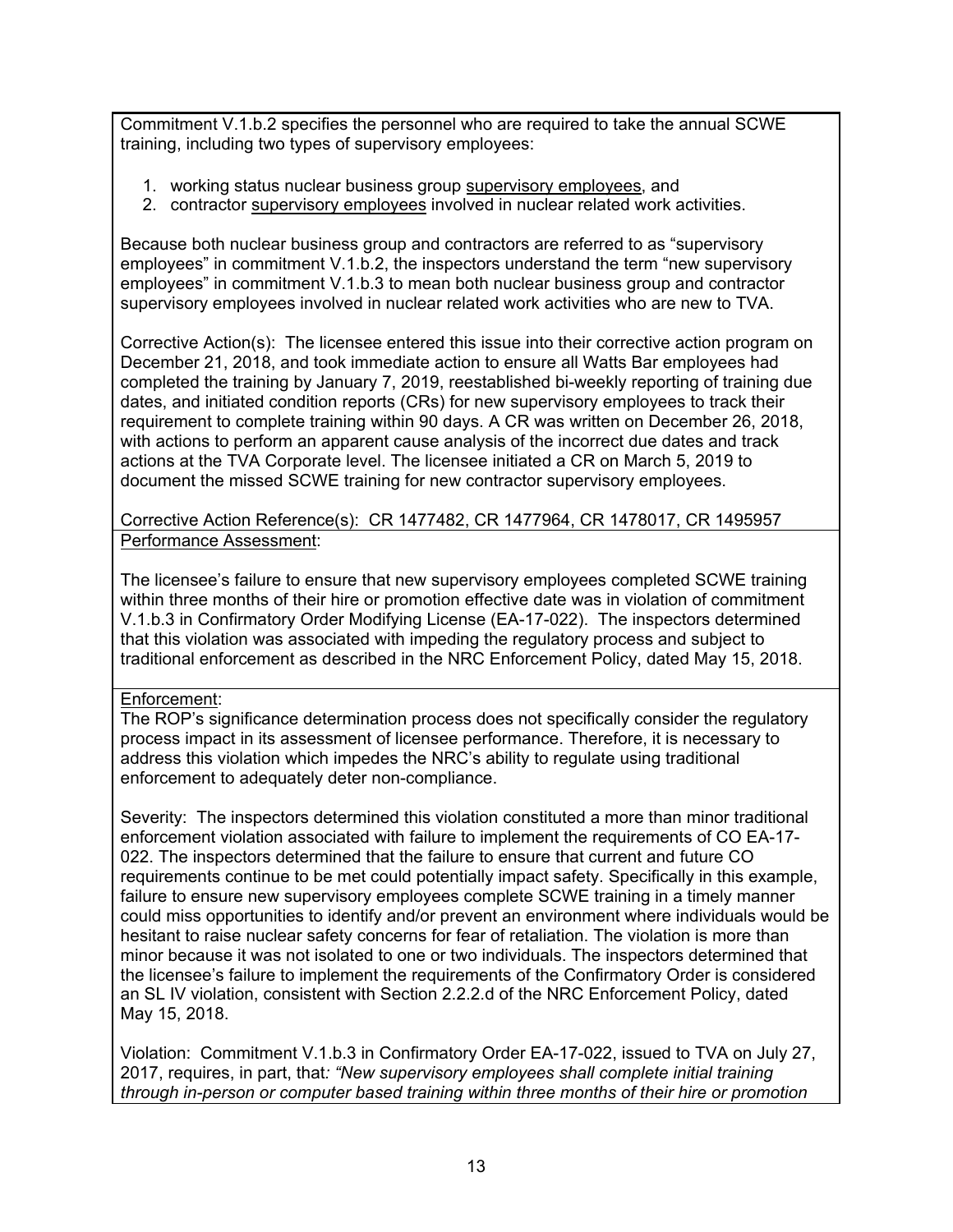*effective date. The training shall require, at a minimum, a discussion of the training material with personnel in the TVA Office of General Counsel who are engaged in nuclear related work activities."*

Contrary to the above, prior to January 31, 2019, the licensee failed to ensure that new supervisory employees completed safety conscious work environment (SCWE) training within three months of their hire or promotion effective date. Specifically, five new Watts Bar supervisory employees, nine new TVA Corporate supervisory employees, and five new contractor supervisory employees involved in nuclear related work activities did not complete the SCWE training within three months as required.

Enforcement Action: This violation is being treated as a Non-Cited Violation, consistent with Section 2.3.2 of the Enforcement Policy.

## **EXIT MEETINGS AND DEBRIEFS**

The inspectors verified no proprietary information was retained or documented in this report.

• On January 31, 2019 and March 6, 2019, the inspectors presented the inspection results to Mr. Tom Marshall, Mr. Tony Williams and other members of the licensee staff.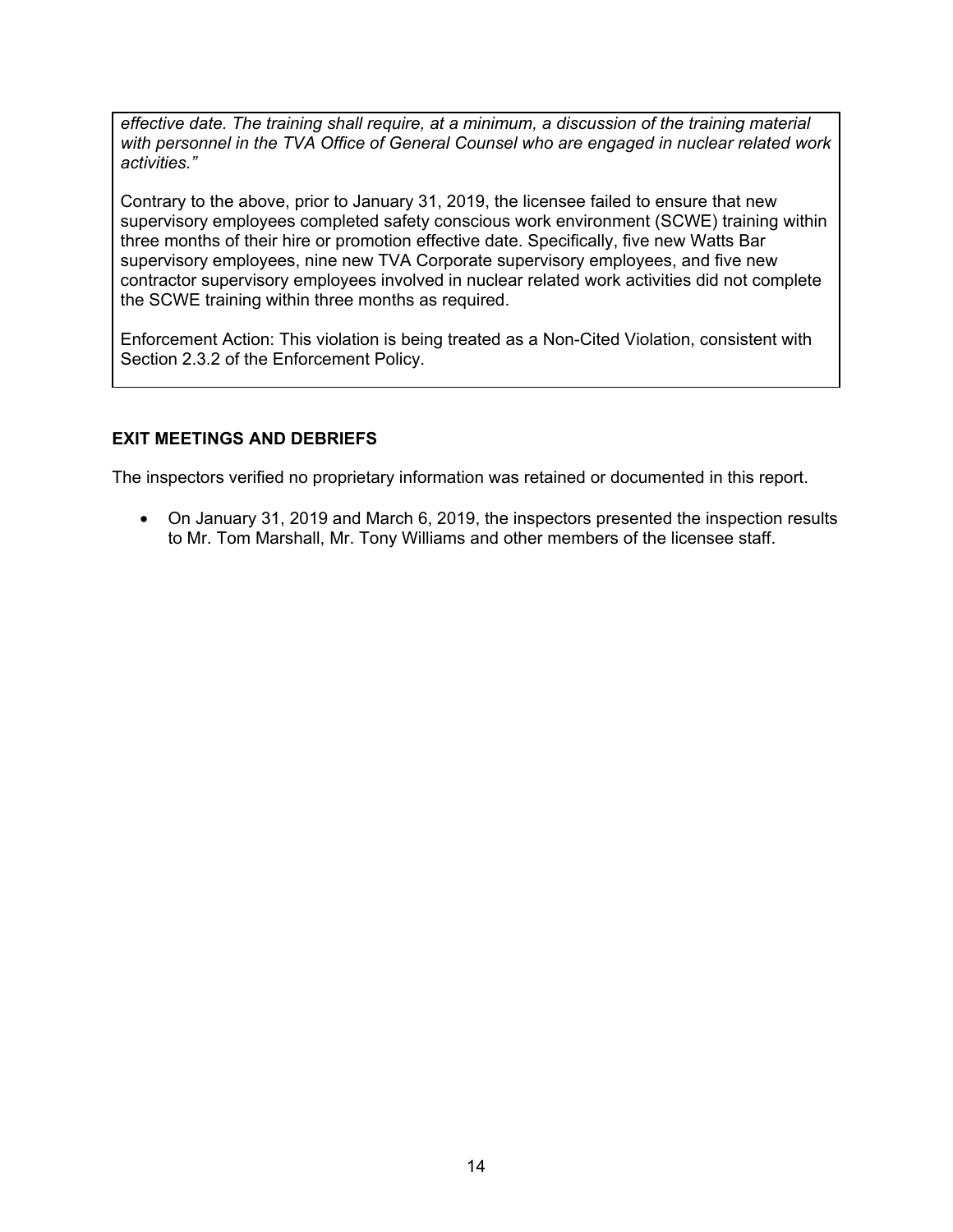# **LIST OF DOCUMENTS REVIEWED**

## Procedures

2-ARI-188-194, Unit 2 Radiation Detectors, Rev. 9 2-PI-OPS-ANN, Annunciator Verification, Rev. 2 OPDP-1, Conduct of Operations, Rev. 42 NPG-SPP-01.7, Nuclear Safety Culture Rev. 4 NPG-SPP-01.7.1, Employee Concerns Program Rev. 3 NPG-SPP-01.7.2, Nuclear Safety Culture Monitoring, Rev. 12 NPG-SPP-01.7.3, Conduct of Nuclear Safety Culture Assessments and Organizational Effectiveness Surveys, Rev. 4 NPG-SPP-01.7.4, Adverse Employment Action and the Executive Review Board, Rev. 2 NPG-SPP-01.16, Condition Report Initiation, Rev. 0002 NPG-SPP-03.4, Maintenance Rule Performance Indicator Monitoring, Trending and Reporting - 10CFR50.65, Rev. 0003 NPG-SPP-03.19, Conduct of Quality Assurance Internal Audits Rev. 9 NPG-SPP-04.003, Material Storage and Handling, Rev. 0000 NPG-SPP-06.1, Work Order Process, Rev. 0007 NPG-SPP-06.2, Preventative Maintenance, Rev. 0011 NPG-SPP-07.1, On Line Work Management, Rev. 0021 NPG-SPP-09.0.1.1, System Monitoring and Trending, Rev. 0002 NPG-SPP-09.5, Temporary Modifications Temporary Configuration Changes, Rev. 0013 NPG-SPP-09.18.13, Equipment Failure Trending, Rev. 0000 NPG-SPP-10.2, Clearance Procedure to Safely Control Energy, Rev. 0017 NPG-SPP-11.10, Adverse Employment Action, Rev. 8 NPG-SPP-22.000, Performance Improvement Program, Rev. 9 NPG-SPP-22.300, Corrective Action Program, Rev. 7 NPG-SPP-22.300, Corrective Action Program, Rev. 12 NPG-SPP-22.301, Condition Report Initiation, Rev. 0006 NPG-SPP-22.302, Corrective Action Program Screening, Rev. 0010 NPG-SPP-22.303 CR Actions, Closures and Approvals, Rev. 0009 NPG-SPP-22.304 CR Trending, Rev. 0004 NPG-SPP-22.305 Level 2 Evaluations, Rev. 0006 NPG-SPP-22.600, Issue Resolution, Rev. 0003 NSDP-38, Access Authorization – Reviewing Officials, Rev. 0009 MMDP-1, Maintenance Management System, Rev. 36 NPG-SPP-22.500, Operating Experience Program, Rev. 7 1-SOI-65.01, Annulus Vacuum System, Rev. 4 and 5 2 -SOI-65.01, Annulus Vacuum System, Rev. 5 and 6 1-E-1, Loss of Reactor or Secondary Coolant, Rev. 9, 10, and 11 2-E-1, Loss of Reactor or Secondary Coolant, Rev. 4 1-GO-6, Unit Shutdown From Hot Standby to Cold Shutdown, Rev. 8 and 9 2-GO-6, Unit Shutdown From Hot Standby to Cold Shutdown, Rev. 5, 6, and 7 0-GOI-7, General Equipment Operating Guidelines, Rev. 5 2-SI-68-86, 18 Month Channel Calibration of Remote Shutdown Monitoring Narrow Range Pressurizer Pressure Loop 2-LPP-68-337C, Rev. 4 and 5 0-SI-67-907-A, Valve Full Stroke Exercising During Plant Operation – Essential Raw Cooling Water (Train A), Rev. 0029 0-SI-67-914-A, ERCW Valve Position Indication Verification (Train A), Rev. 0023 0-MI-0.038, Maintenance Instruction, Maintenance and Rework of NAMCO Series EA740 Limit Switches, Rev. 0005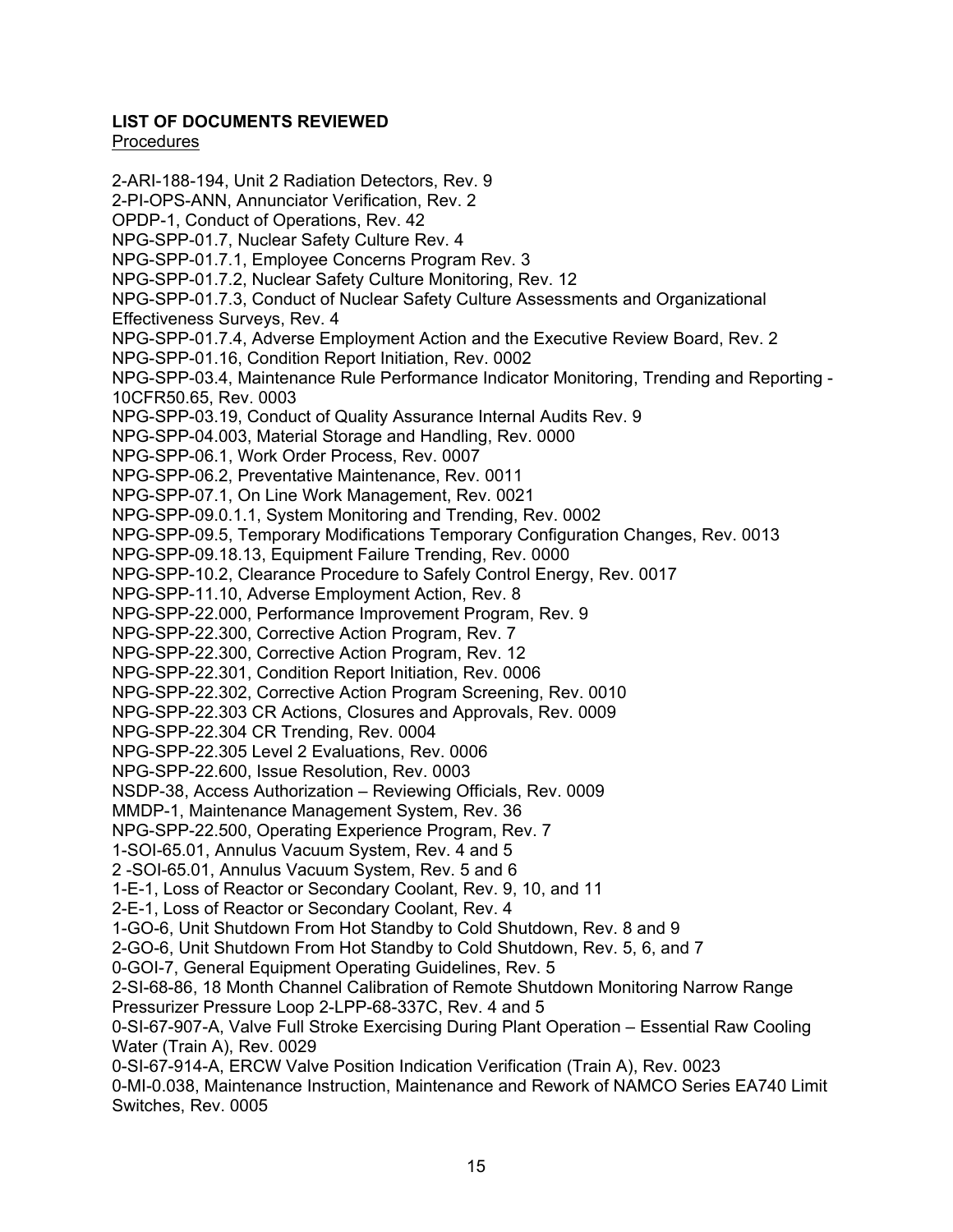0-SOI-30.05, Auxiliary Bldg HVAC Systems, Rev. 17 0-SOI-78.01, Unit 0, Spent Fuel Pool Cooling and Cleaning System, Rev. 0023 0-SOI-78.01, Unit 0, Spent Fuel Pool Cooling and Cleaning System, Rev. 0025 0-TI-119, Technical Instruction, Maintenance Rule Performance Indicator Monitoring, Trending, and Reporting, Rev. 0009 1-CM-6.60, Unit 1, Chemistry Manual, Steam Generator Sampling in Hot Sample Room (Modes 2-6), Rev. 0003 2-CM-6.60, Unit 2, Chemistry Manual, Steam Generator Sampling in Hot Sample Room (Modes 2-6), Rev. 0006

#### Condition Reports

CR 1010176, CR 1025956, CR 1093085, CR 1094317, CR 1102231, CR 1110498, CR 1120553, CR 1123283, CR 1126041, CR 1129256, CR 1141394, CR 1142422, CR 1142712, CR 1148174, CR 1131468, CR 1151681, CR 1151960, CR 1152376, CR 1166176, CR 1168424, CR 1161780, CR 1156304, CR 1160910, CR 1165982, CR 1168449, CR 1199001, CR 1201749, CR 1206192, CR 1219984, CR 1224257, CR 1227494, CR 1230388, CR 1230503, CR 1233697, CR 1452420, CR 1477482, CR 1477964, CR 1478017, CR 1346431, CR 1363607, CR 1242754, CR 1248250, CR 1250715, CR 1253673, CR 1257669, CR 1261774, CR 1275060, CR 1276752, CR 1288446, CR 1263272, CR 1291140, CR 1291142, CR 1292305, CR 1293113, CR 1293605, CR 1307224, CR 1309040, CR 1323570, CR 1326397, CR 1331333, CR 1331043, CR 1331330, CR 1311705, CR 1336506, CR 1345593, CR 1358748, CR 1351955, CR 1354018, CR 1354479, CR 1354552, CR 1354626, CR 1356391, CR 1357258, CR 1235960, CR 1240560, CR 1240434, CR 1247701, CR 1248740, CR 1261560, CR 1271072, CR 1243927, CR 1397190, CR 1419654, CR 1300292, CR 1300298, CR 1307246, CR 1370877, CR 1480911, CR 1310230, CR 1326399, CR 1280644, CR 1268151, CR 1295834, CR 1357392, CR 1384339, CR 1387219, CR 1387242, CR 1390171, CR 1391745, CR 1393422, CR 1394789, CR 1399059, CR 1399082, CR 1402728, CR 1403761, CR 1403950, CR 1414850, CR 1417333, CR 1420900, CR 1421308, CR 1433017, CR 1433039, CR 1440339, CR 1442882, CR 1454882, CR 1458231, CR 1458959, CR 1462240, CR 1463200, CR 1466100, CR 1472043, CR 1477272, CR 1480188, CR 1482980, CR 1483243, CR 1483601, CR 1483615, CR 1214250, CR 1214580, CR 1482137, CR 1216892, CR 1237178, CR 1236767, CR 1245529, CR 1261774, CR 1261775, CR 1246167, CR 1258384, CR 1261780, CR 1247701, CR 1295836, CR 1295842, CR 1309345, CR 1318176, CR 1319469, CR 1331331, CR 1331422, CR 1437551, CR 1408573, CR 1413807, CR 1463201, CR 1432669, CR 1434572, CR 1435889, CR 1460021, CR 1475636, CR 1446428, CR 1383351, CR 1432846, CR 1452826, CR 1415478, CR 1415863, CR 1381054, CR 1418881, CR 1427980, CR 1433640, CR 1437721, CR 1440788, CR 1452420, CR 1260778, CR 1271299, CR 1255594, CR 1229767, CR 1248124, CR 1155393, CR 1254753, CR 1248578, CR 1019953, CR 1172243, CR 1172555, CR 1214990, CR 1232888, CR 1232891, CR 1284199, CR 1285545, CR 1287163, CR 1286314, CR 1286327, CR 1286391, CR 1294798, CR 1295542, CR 1295709, CR 1295710, CR 1302665, CR 1310096, CR 1331099, CR 1331335, CR 1463204, CR 1404737, CR 1407157, CR 1434751

#### Work Orders

118742956, 114219761, 116707776, 116730870, 116952316, 117154608, 117631249, 118388301, 118433069, 118815050, 118911890, 119903161, 120090847, 120063251, 119971281, 119200350, 119700865, 119198460, 118211093, 120150430, 119523460, 118334032, 115566990, 118735266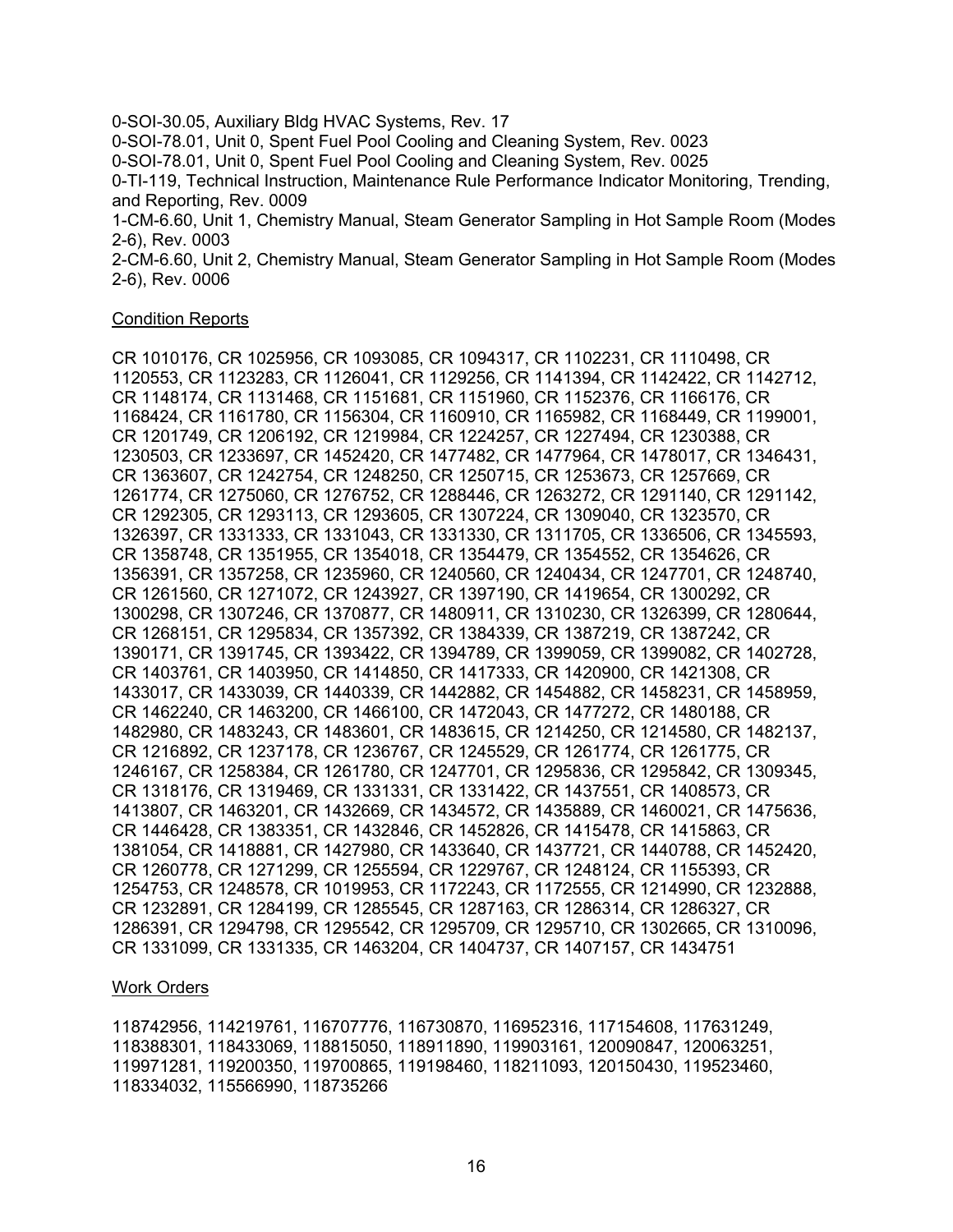## Self-Assessments & Trends

WBN-OPS-SSA-17-004, Snapshot Assessment Effectiveness Review of CR 1151960 WBN-PI-SA-18-002, Problem Identification & Resolution (PI&R) Preparation WBN-PI-SA-18-005, Perform Effectiveness Review to determine CAP Effectiveness and Confidence in CAP WBN-CEM-SSA-18-007, Self-Assessment Information, Chemistry Instrumentation Performance, WBN-CEM-SSA-18-008, Self-Assessment Information, WBN Primary Chemistry Program **Compliance** WBN-ENG-FSA-18-002, Self-Assessment Information, Maintenance Rule Implementation WBN-ENG-SA-18-001, Self-Assessment Information for the Emergency Diesel Generator WBN-ENG-SSA-16-004, Self-Assessment Information, Obsolescence ProgramWBN-SEC-SA-18-003, Self-Assessment Information, Security Organization WBN-RP-SA-18-007, Radiation Monitoring Instrumentation WBN-EP-SA-18-002, Emergency Classification and Notification Accuracy and Timeliness **Calculations** WBN-CEB-WCG-1-327, SMSVR Blowout Hatches, roof elevation 752.0", Rev. 005 WBN-NTB-TI556, Pressure in the Main Steam Valve Vaults during a Main Steam Line Break, Rev. 006 **Other Documents** WBN Unit 1 and Unit 2 Technical Specifications WBN Unit 1 and Unit 2 Final Safety Analysis Report LP ICT303.025 Foxboro Intelligent Automation Distributed Control System, Rev. 2 CDE 1592 Maintenance Rule FF evaluation for 2B MDAFW pump outboard pump bearing leakage CDE 1595 Maintenance Rule FF evaluation for incorrect installation of MTE on Unit 1 TDAFW pump during surveillance testing CDE 1531 Maintenance Rule FF evaluation for 1B MDAFW pump discharge pressure control valve failure 10CFR21-0115, Engine Systems, Inc., 10CFR21 Reporting of Defects and Non-compliance, EMD Fuel Injector, P/N 40084720, Rev. 0 Chemistry Department Monthly Performance Assessment, Watts Bar, Review of August through September 2018, dated 10/18/18 CR 1224257, Level 2 Evaluation, Rev. 1 Gap Analysis for CR 1331330 and related CR 1160910 L17 170331 800, Site Audit Report SSA1703 Security and Safeguards Information Watts Bar Nuclear Plant (WBN) February 27 - March 10, 2017, approved 4/5/2017 L17 1707060 800, Site Audit Report, SSA1707, Chemistry, Effluent, and Environmental Monitoring Watts Bar Nuclear Plant June 19 - 30, 2017, approved 7/26/17 L17 180206 800, Site Audit Report, SSA1802 Security and Safeguards Information (SGI) Watts Bar Nuclear Plant (WBN), February 12-23, 2018, approved 3/5/19 MRC meeting minutes for CR 1397190 and CR 1400179, dated 04/02/2018 NRC Finding/Violation Checklist for CR 1387219 QA-WB-17-013, U1R14 CTS Oversight – Chemistry and Radiation Protection, Watts Bar Nuclear Plant March 13, 2017, approved 3/13/17 WBN-SDD-N3-67-4002, Rev. 0035, "Essential Raw Cooling Water System, System 67" 1-TO-2016-0054, Section 1-30-0757-WW 3-OT-SPP-1002OE, TVA Clearance OE, rev 0